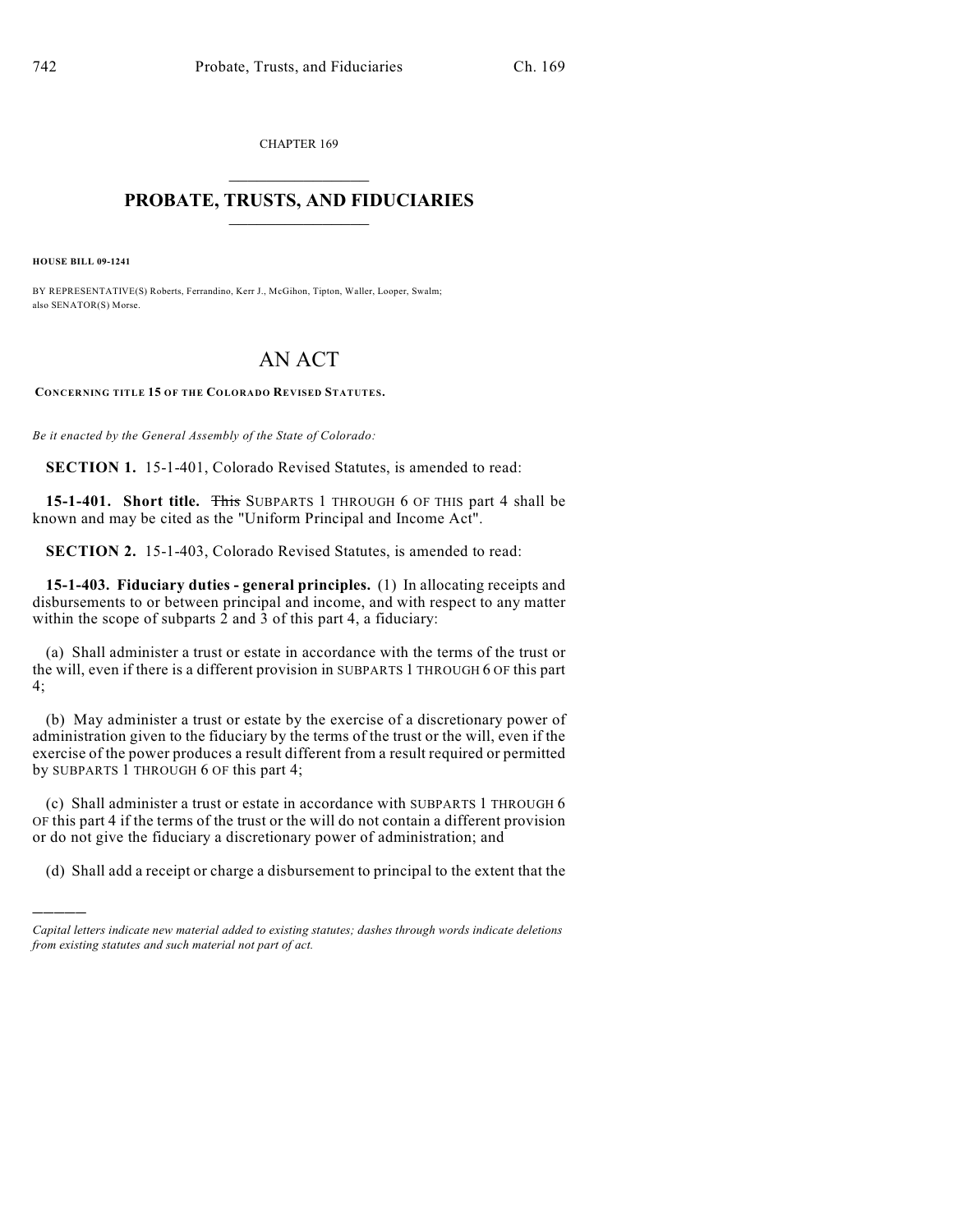terms of the trust and SUBPARTS 1 THROUGH 6 OF this part 4 do not provide a rule for allocating the receipt or disbursement to or between principal and income.

(2) In exercising the power to adjust under section 15-1-404 (1) or a discretionary power of administration regarding a matter within the scope of SUBPARTS 1 THROUGH 6 OF this part 4, whether granted by the terms of a trust, a will, or SUBPARTS 1 THROUGH 6 OF this part 4, a fiduciary shall administer a trust or estate impartially, based on what is fair and reasonable to all of the beneficiaries, except to the extent that the terms of the trust or the will clearly manifest an intention that the fiduciary shall or may favor one or more of the beneficiaries. A determination in accordance with SUBPARTS 1 THROUGH 6 OF this part 4 is presumed to be fair and reasonable to all of the beneficiaries.

(3) The terms and conditions of a trust or a will shall govern all actions taken by a fiduciary with respect to any matter within the scope of SUBPARTS 1 THROUGH 6 OF this part 4. The provisions of SUBPARTS 1 THROUGH 6 OF this part 4 are default provisions and may be expanded, restricted, eliminated, or otherwise altered by the provisions of a trust or a will. The provisions of SUBPARTS 1 THROUGH 6 OF this part 4 shall govern the administration of a trust or will by a fiduciary only if such trust or will contains no conflicting provision.

(4) Nothing in SUBPARTS 1 THROUGH 6 OF this part 4 shall be construed to limit or restrict a maker of a trust or will from making provisions in such trust or will that are different from the provisions in SUBPARTS 1 THROUGH 6 OF this part 4.

**SECTION 3.** 15-1-404 (2) (f) and (7), Colorado Revised Statutes, are amended to read:

**15-1-404. Trustee's power to adjust.** (2) In deciding whether and to what extent to exercise the power conferred by subsection (1) of this section, a trustee shall consider all factors relevant to the trust and its beneficiaries, including the following factors to the extent they are relevant:

(f) The net amount allocated to income under the other sections of SUBPARTS 1 THROUGH 6 OF this part 4 and the increase or decrease in the value of the principal assets, which the trustee may estimate as to assets for which market values are not readily available;

(7) Nothing in this section or in SUBPARTS 1 THROUGH 6 OF this part 4 is intended to create or imply a duty to make an adjustment, and a trustee is not liable for not considering whether to make an adjustment or for choosing not to make an adjustment. In a proceeding with respect to a trustee's exercise or nonexercise of the power to make an adjustment under this section, the sole remedy is to direct, deny, or revise an adjustment between principal and income.

**SECTION 4.** 15-1-404.5 (4) (e) and (13) (b) (II), Colorado Revised Statutes, are amended to read:

**15-1-404.5. Conversion - unitrusts - administration.** (4) **Administration of a unitrust.** During the time that a trust is a unitrust, the trustee shall administer the trust in accordance with the provisions of this subsection (4) as follows, unless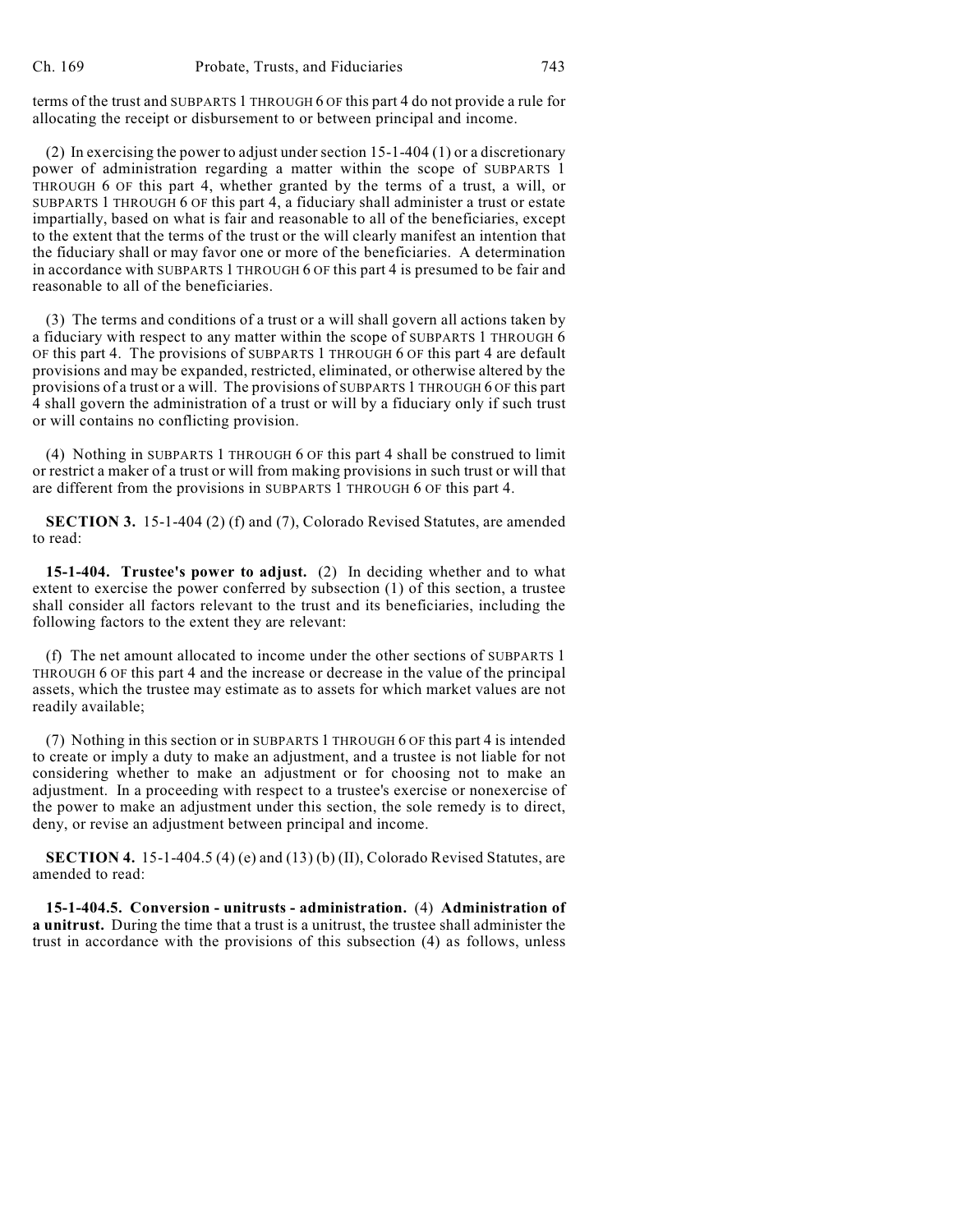otherwise expressly provided by the terms of the trust:

(e) A change in the method of determining a reasonable current return by converting to a unitrust in accordance with this section and substituting the distribution amount for net trust accounting income is a proper change in the definition of trust income and shall be given effect notwithstanding any contrary provision of SUBPARTS 1 THROUGH 6 OF this part 4. The distribution amount shall in all cases be deemed a reasonable current return that fairly apportions the total return of a unitrust.

(13) **Application.** (b) This section shall be construed to apply to the administration of a trust that is administered in Colorado under Colorado law or that is governed by Colorado law with respect to the meaning and effect of its terms unless:

(II) The governing instrument expressly prohibits the use of this section by specific reference to one or more provisions of SUBPARTS 1 THROUGH 6 OF this part 4;

**SECTION 5.** 15-1-405 (1), Colorado Revised Statutes, is amended to read:

**15-1-405. Notice of action.** (1) A trustee may give a notice of proposed action regarding a matter governed by SUBPARTS 1 THROUGH 6 OF this part 4 as provided in this section. For the purpose of this section, a proposed action includes a course of action and a decision not to take action.

**SECTION 6.** 15-1-409 (3), Colorado Revised Statutes, is amended to read:

**15-1-409. Apportionment of receipts and disbursements when decedent dies or income interest begins.** (3) An item of income or an obligation is due on the date the payer is required to make a payment. If a payment date is not stated, there is no due date for the purposes of SUBPARTS 1 THROUGH 6 OF this part 4. Distributions to shareholders or other owners from an entity to which section 15-1-411 applies are deemed to be due on the date fixed by the entity for determining who is entitled to receive the distribution or, if no date is fixed, on the declaration date for the distribution. A due date is periodic for receipts or disbursements that must be paid at regular intervals under a lease or an obligation to pay interest or if an entity customarily makes distributions at regular intervals.

**SECTION 7.** 15-1-414 (1) (a), Colorado Revised Statutes, is amended to read:

**15-1-414. Principal receipts.** (1) A trustee shall allocate to principal:

(a) To the extent not allocated to income under SUBPARTS 1 THROUGH 6 OF this part 4, assets received from a transferor during the transferor's lifetime, a decedent's estate, a trust with a terminating income interest, or a payer under a contract naming the trust or its trustee as beneficiary;

**SECTION 8.** 15-1-421 (3) and (4), Colorado Revised Statutes, are amended to read: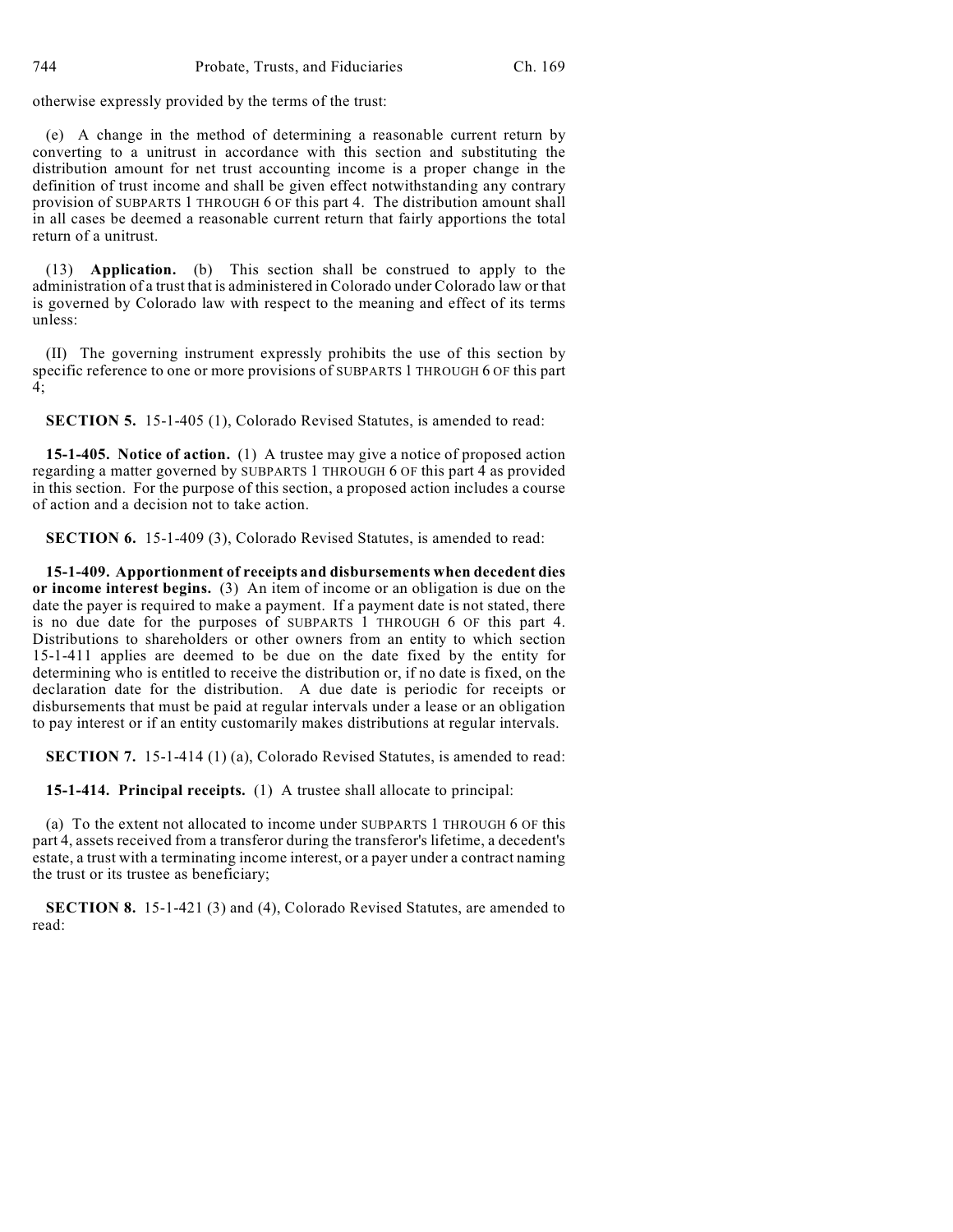**15-1-421. Minerals, water, and other natural resources.** (3) SUBPARTS 1 THROUGH 6 OF this part 4 applies APPLY whether or not a decedent or donor was extracting minerals, water, or other natural resources before the interest became subject to the trust.

(4) If a trust owns an interest in minerals, water, or other natural resources on July 1, 2001, the trustee may allocate receipts from the interest as provided in SUBPARTS 1 THROUGH 6 OF this part 4 or in the manner used by the trustee before July 1, 2001. If the trust acquires an interest in minerals, water, or other natural resources after July 1, 2001, the trustee shall allocate receipts from the interest as provided in SUBPARTS 1 THROUGH 6 OF this part 4.

**SECTION 9.** Part 4 of article 1 of title 15, Colorado Revised Statutes, is amended BY THE ADDITION OF A NEW SECTION to read:

**15-1-421.5. Disposition of natural resources.** (1) IF ANY PART OF THE PRINCIPAL CONSISTS OF A RIGHT TO RECEIVE ROYALTIES, OVERRIDING OR LIMITED ROYALTIES, WORKING INTERESTS, PRODUCTION PAYMENTS, NET PROFIT INTERESTS, OR OTHER INTERESTS IN MINERALS OR OTHER NATURAL RESOURCES IN, ON, OR UNDER LAND, THE RECEIPTS FROM TAKING THE NATURAL RESOURCES FROM THE LAND SHALL BE ALLOCATED AS FOLLOWS:

(a) IF RECEIVED AS RENT ON A LEASE OR EXTENSION PAYMENTS ON A LEASE, THE RECEIPTS ARE INCOME;

(b) IF RECEIVED FROM A PRODUCTION PAYMENT, THE RECEIPTS ARE INCOME TO THE EXTENT OF ANY FACTOR FOR INTEREST OR ITS EQUIVALENT PROVIDED IN THE GOVERNING INSTRUMENT. THERE SHALL BE ALLOCATED TO PRINCIPAL THE FRACTION OF THE BALANCE OF THE RECEIPTS THAT THE UNRECOVERED COST OF THE PRODUCTION PAYMENT BEARS TO THE BALANCE OWED ON THE PRODUCTION PAYMENT, EXCLUSIVE OF ANY FACTOR FOR INTEREST OR ITS EQUIVALENT. THE RECEIPTS NOT ALLOCATED TO PRINCIPAL ARE INCOME.

(c) IF RECEIVED AS A ROYALTY, OVERRIDING OR LIMITED ROYALTY, OR BONUS, OR FROM A WORKING, NET PROFIT, OR ANY OTHER INTEREST IN MINERALS OR OTHER NATURAL RESOURCES, RECEIPTS NOT PROVIDED FOR IN PARAGRAPH (a) OR (b) OF THIS SUBSECTION (1) SHALL BE APPORTIONED ON A YEARLY BASIS IN ACCORDANCE WITH THIS PARAGRAPH (c) REGARDLESS OF WHETHER ANY NATURAL RESOURCE WAS BEING TAKEN FROM THE LAND AT THE TIME THE TRUST WAS ESTABLISHED. FIFTEEN PERCENT OF THE GROSS RECEIPTS, BUT NOT TO EXCEED FIFTY PERCENT OF THE NET RECEIPTS REMAINING AFTER PAYMENT OF ALL EXPENSES, DIRECT AND INDIRECT, COMPUTED WITHOUT ALLOWANCE FOR DEPLETION, SHALL BE ADDED TO PRINCIPAL AS AN ALLOWANCE FOR DEPLETION. THE BALANCE OF THE GROSS RECEIPTS AFTER PAYMENT THEREFROM OF ALL EXPENSES, DIRECT AND INDIRECT, IS INCOME.

(2) IF A TRUSTEE, ON THE EFFECTIVE DATE OF THIS SECTION, HELD AN ITEM OF DEPLETABLE PROPERTY OF A TYPE SPECIFIED IN THIS SECTION, HE OR SHE SHALL ALLOCATE RECEIPTS FROM THE PROPERTY IN THE MANNER USED BEFORE THE EFFECTIVE DATE OF THIS SECTION, BUT AS TO ALL DEPLETABLE PROPERTY ACQUIRED AFTER THE EFFECTIVE DATE OF THIS SECTION BY AN EXISTING OR NEW TRUST, THE METHOD OF ALLOCATION PROVIDED HEREIN SHALL BE USED.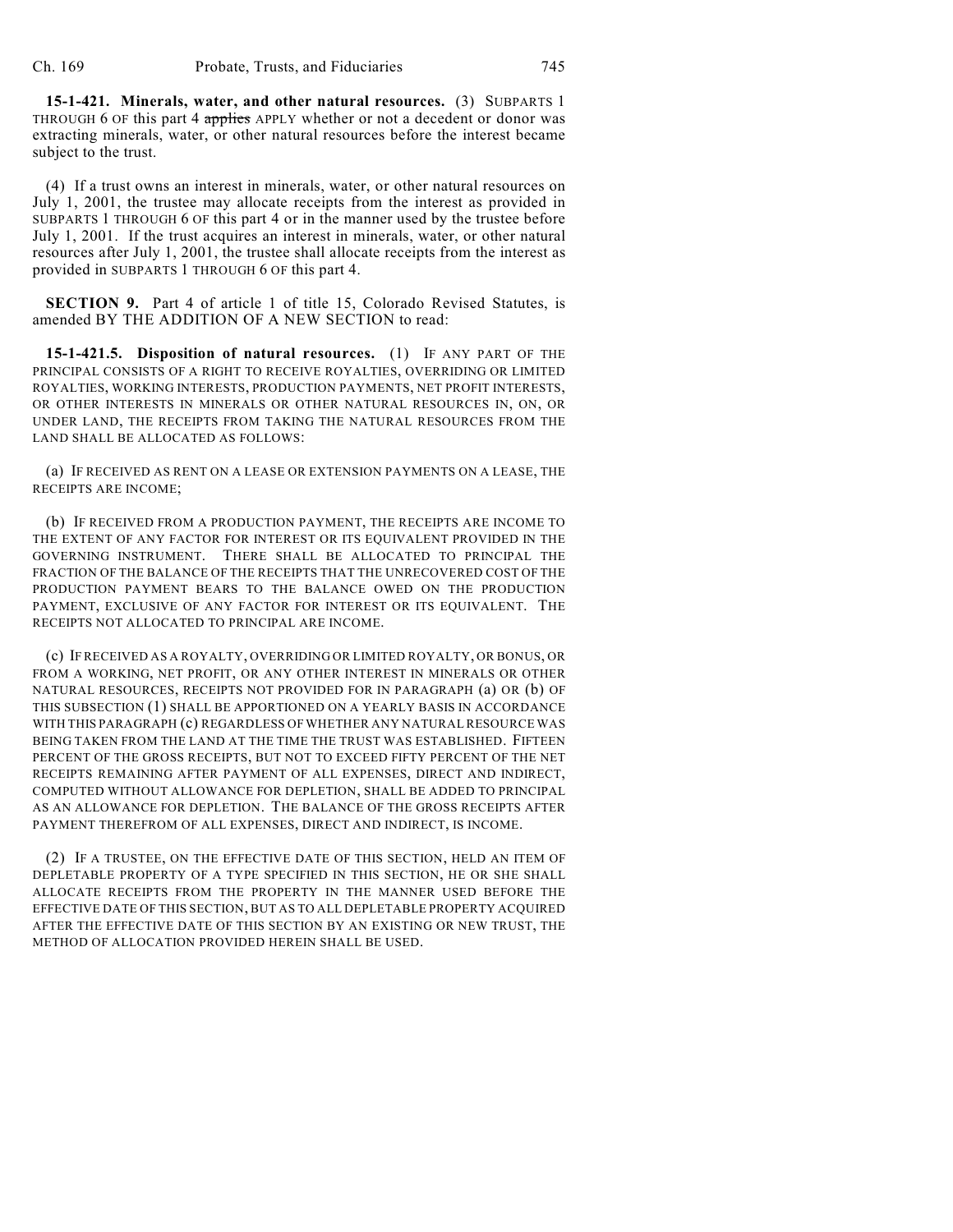(3) THIS SECTION DOES NOT APPLY TO TIMBER, WATER, SOIL, SOD, DIRT, TURF, OR MOSSES.

**SECTION 10.** 15-1-422 (3) and (4), Colorado Revised Statutes, are amended to read:

**15-1-422. Timber.** (3) SUBPARTS 1 THROUGH 6 OF this part 4 applies APPLY whether or not a decedent or transferor was harvesting timber from the property before it became subject to the trust.

(4) If a trust owns an interest in timberland on July 1, 2001, the trustee may allocate net receipts from the sale of timber and related products as provided in SUBPARTS 1 THROUGH 6 OF this part 4 or in the manner used by the trustee before July 1, 2001. If the trust acquires an interest in timberland after July 1, 2001, the trustee shall allocate net receipts from the sale of timber and related products as provided in SUBPARTS 1 THROUGH 6 OF this part 4.

**SECTION 11.** 15-1-433, Colorado Revised Statutes, is amended to read:

**15-1-433. Severability.** If any provision of SUBPARTS 1 THROUGH 6 OF this part 4 or its application to any person or circumstance is held invalid, the invalidity does not affect other provisions or applications of SUBPARTS 1 THROUGH 6 OF this part 4 that can be given effect without the invalid provision or application, and to this end the provisions of SUBPARTS 1 THROUGH 6 OF this part 4 are severable.

**SECTION 12.** 15-1-434 (1), (2), and (3), Colorado Revised Statutes, are amended to read:

**15-1-434. Effective date - application to existing trusts and estates - election.** (1) SUBPARTS 1 THROUGH 6 OF this part 4 shall take effect July 1, 2001.

(2) Subparts 1 through 6 of this part 4 shall apply to every trust or decedent's estate existing on and after July 1, 2001, except as otherwise expressly provided in the will or terms of the trust or in SUBPARTS 1 THROUGH 6 OF this part 4. For each trust established under a will or trust agreement existing and irrevocable on July 1, 2001, the trustee may elect to apply the "Uniform Principal and Income Act" of this state in effect on June 30, 2001. The trustee shall make such election by July 1, 2002.

(3) Notwithstanding the provisions of subsection (2) of this section, SUBPARTS 1 THROUGH 6 OF this part 4 shall not apply to any trust or decedent's estate existing on July 1, 2001, in which no trustee has the authority to act under section 15-1-404 unless the trustees elect to apply SUBPARTS 1 THROUGH 6 OF this part 4. The trustees may make this election at any time.

**SECTION 13.** Part 4 of article 1 of title 15, Colorado Revised Statutes, is amended BY THE ADDITION OF A NEW SECTION to read:

**15-1-435. Application of certain provisions - notice of election.** (1) SECTION 15-1-421.5 SHALL APPLY TO ALL TRUSTS AND ESTATES EXECUTED ON OR AFTER JULY 1, 2009, UNLESS THE QUALIFIED BENEFICIARIES ELECT NOT TO APPLY SAID SECTION.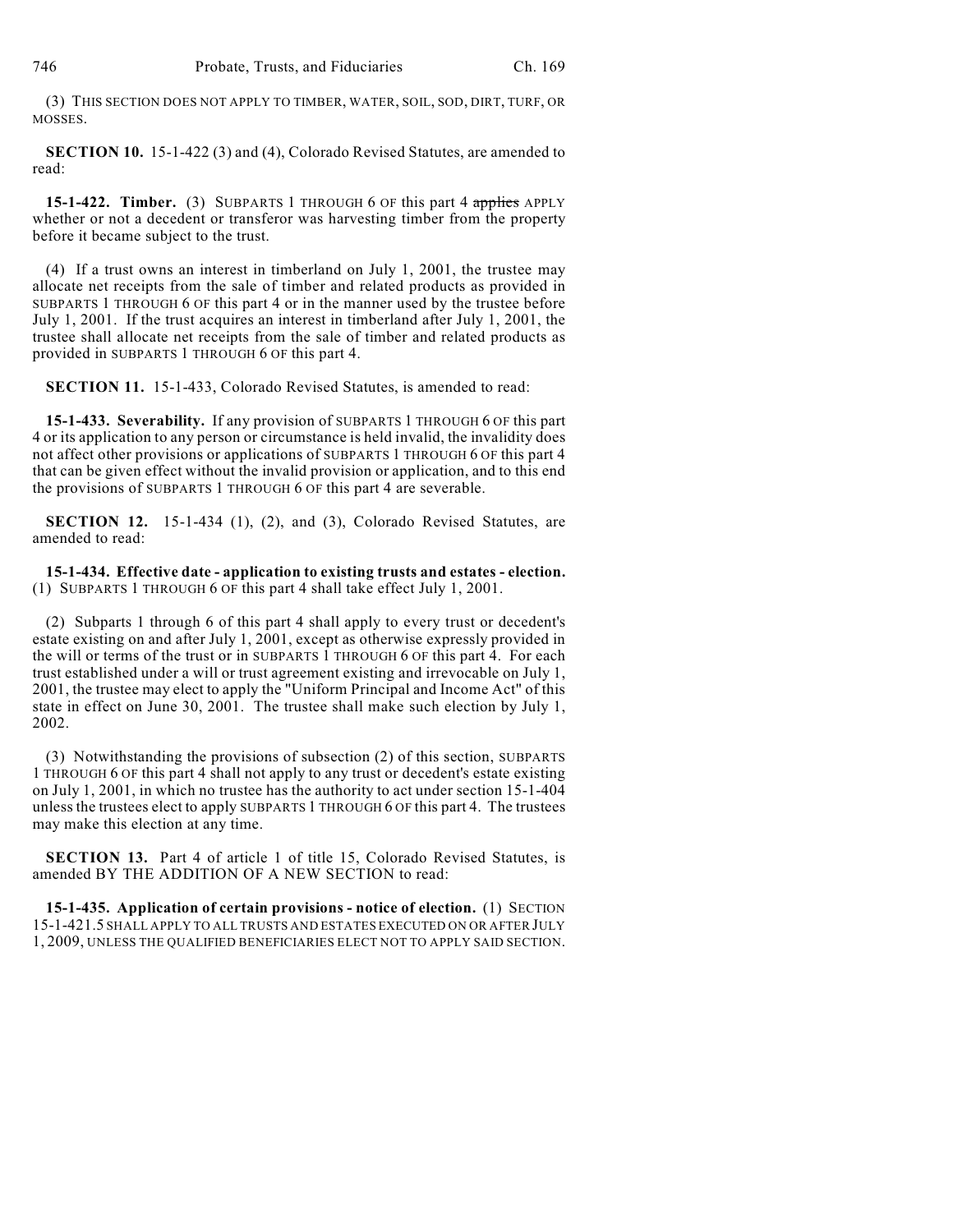(2) THE PROVISIONS OF SECTION 15-1-421.5 SHALL NOT APPLY TO THE DETERMINATION OF INCOME FROM THE DISPOSITION OF NATURAL RESOURCES IN A TRUST OR ESTATE CREATED BEFORE JULY 1, 2009, UNLESS THE QUALIFIED BENEFICIARIES ELECT TO APPLY SECTION 15-1-421.5 AS PROVIDED IN THIS SECTION.

(3) IF THE QUALIFIED BENEFICIARIES ELECT UNDER SUBSECTION (1) OR (2) OF THIS SECTION, NOTICE OF THE ELECTION TO APPLY OR NOT TO APPLY SECTION 15-1-421.5 SHALL BE GIVEN BY THE TRUSTEE IN ACCORDANCE WITH SECTION 15-1-405, AND THE PROVISIONS OF SUCH SECTION SHALL APPLY TO THE ELECTION.

(4) AN ELECTION TO APPLY SECTION 15-1-421.5 IS IRREVOCABLE.

**SECTION 14.** Part 4 of article 1 of title 15, Colorado Revised Statutes, is amended BY THE ADDITION OF A NEW SUBPART to read:

## SUBPART 7 UNIFORM PRINCIPAL AND INCOME ACT OF 1955

**15-1-451. Short title.** THIS SUBPART 7 SHALL BE KNOWN AND MAY BE CITED AS THE "UNIFORM PRINCIPAL AND INCOME ACT OF 1955".

**15-1-452. Source and prior enactment - uniform application.** (1) THIS SUBPART 7 IS DERIVED FROM THE "UNIFORM PRINCIPAL AND INCOME ACT" PROMULGATED IN 1931 BY THE NATIONAL CONFERENCE OF COMMISSIONERS ON UNIFORM STATE LAWS AND ENACTED IN THIS STATE EFFECTIVE SEPTEMBER 1, 1955. THE REENACTMENT OF SUCH ACT IN THIS SUBPART 7 INCLUDES THE AMENDMENTS TO SUCH ACT ENACTED IN THIS STATE THROUGH JUNE 30, 2001, AND ADDITIONAL AMENDMENTS TO ACCOMMODATE ITS REENACTMENT.

(2) THIS SUBPART 7 SHALL BE CONSTRUED AND INTERPRETED AS TO EFFECTUATE THE GENERAL PURPOSE OF THE ACT AS PROMULGATED BY SUCH COMMISSIONERS TO MAKE UNIFORM THE LAW OF THOSE JURISDICTIONS WHICH ENACTED SUCH ACT TAKING INTO ACCOUNT THE CASE LAW OF SUCH JURISDICTIONS WITH RESPECT TO SUCH ACT.

**15-1-453. Definitions - construction of terms.** (1) AS USED IN THIS SUBPART 7, UNLESS THE CONTEXT OTHERWISE REQUIRES:

(a) "EXECUTOR" MEANS THE EXECUTOR NAMED IN A WILL AND ANY SUCCESSOR EXECUTOR AND INCLUDES AN ADMINISTRATOR WITH THE WILL ANNEXED.

(b) "INCOME" MEANS THE RETURN DERIVED FROM PRINCIPAL.

(c) "NET PROBATE INCOME" MEANS THE INCOME DERIVED FROM PROPERTY PASSING TO THE EXECUTOR BY WILL OR BY THE EXECUTION OF A POWER OF APPOINTMENT OR FROM ANY SUBSTITUTE FOR SUCH PROPERTY ACQUIRED BY PURCHASE, EXCHANGE, OR OTHERWISE, INCLUDING INCOME DERIVED FROM PROPERTY WHICH IS USED TO DISCHARGE LIABILITIES OF THE TESTATOR OR OF THE EXECUTOR IN HIS OR HER REPRESENTATIVE CAPACITY, AND LEGACIES PAYABLE IN MONEY, LESS ANY INCOME TAXES PAID BY THE EXECUTOR WHICH ARE ATTRIBUTABLE TO SUCH INCOME AND LESS THAT SHARE OF ADMINISTRATION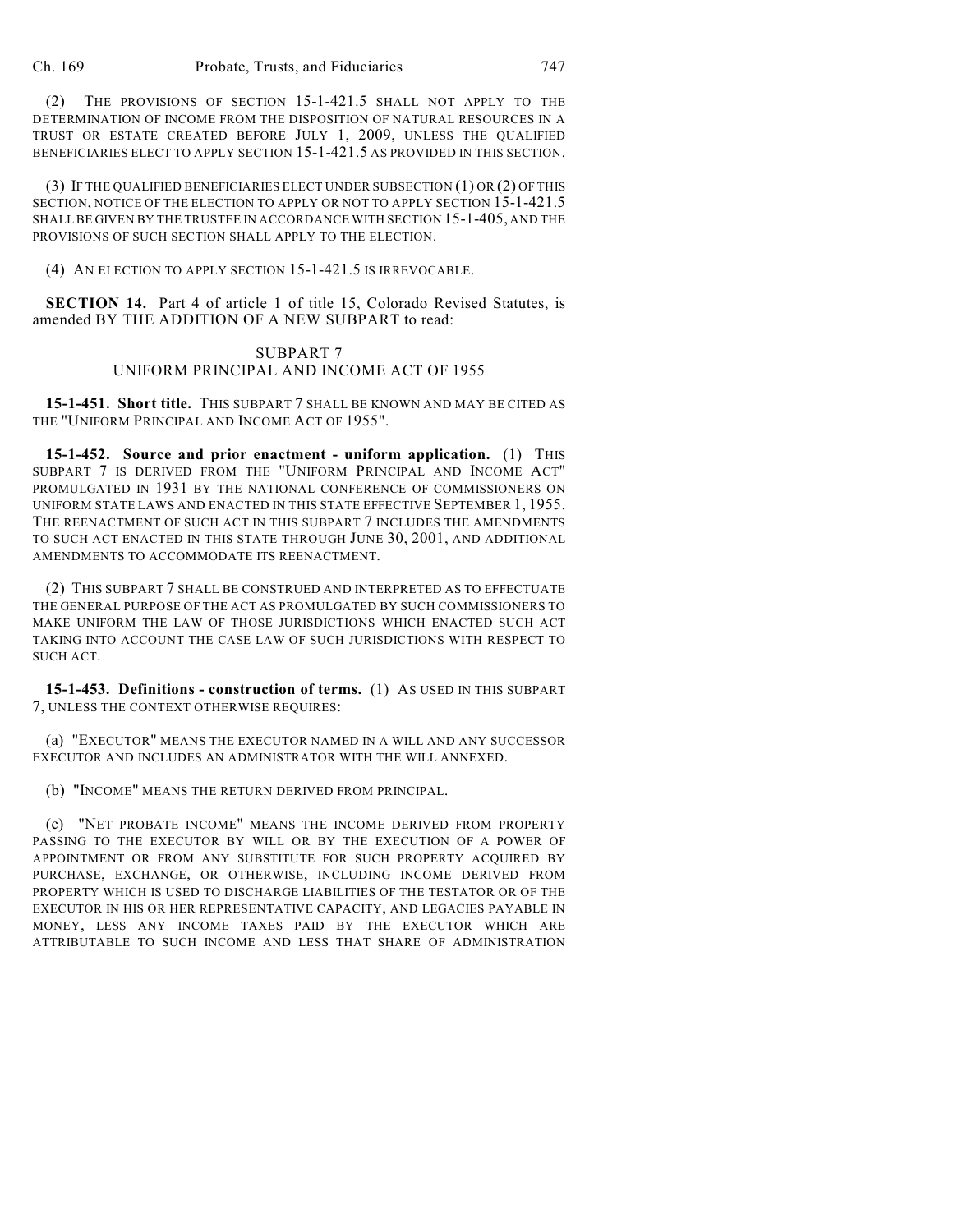EXPENSES PROPERLY CHARGEABLE TO INCOME.

(d) "PRINCIPAL" MEANS ANY REALTY OR PERSONALTY WHICH HAS BEEN SO SET ASIDE OR LIMITED BY THE OWNER THEREOF OR A PERSON THERETO LEGALLY EMPOWERED THAT IT AND ANY SUBSTITUTIONS FOR IT ARE EVENTUALLY TO BE CONVEYED, DELIVERED, OR PAID TO A PERSON, WHILE THE RETURN THEREFROM OR USE THEREOF OR ANY PART OF SUCH RETURN OR USE IS IN THE MEANTIME TO BE TAKEN OR RECEIVED BY OR HELD FOR ACCUMULATION FOR THE SAME OR ANOTHER PERSON.

(e) "REMAINDERMAN" MEANS THE PERSON ULTIMATELY ENTITLED TO THE PRINCIPAL, WHETHER NAMED OR DESIGNATED BY THE TERMS OF THE TRANSACTION BY WHICH THE PRINCIPAL WAS ESTABLISHED OR DETERMINED BY OPERATION OF LAW.

(f) "TENANT" MEANS THE PERSON TO WHOM INCOME IS PRESENTLY OR CURRENTLY PAYABLE OR FOR WHOM IT IS ACCUMULATED OR WHO IS ENTITLED TO THE BENEFICIAL USE OF THE PRINCIPAL PRESENTLY AND FOR A TIME PRIOR TO ITS DISTRIBUTION.

(g) "TRUSTEE" INCLUDES THE ORIGINAL TRUSTEE OF ANY TRUST TO WHICH THE PRINCIPAL MAY BE SUBJECT AND ALSO ANY SUCCEEDING OR ADDED TRUSTEE.

(2) THIS SECTION SHALL BE EFFECTIVE WITH RESPECT TO WILLS THE TESTATORS OF WHICH DIE ON OR AFTER APRIL 18, 1961, TO REVOCABLE INTER VIVOS TRUSTS THE SETTLORS OF WHICH DIE AFTER SAID DATE, AND TO IRREVOCABLE INTER VIVOS TRUSTS WHICH ARE CREATED AFTER SAID DATE.

**15-1-454. Applicability.** (1) EXCEPT AS SPECIFICALLY PROVIDED BY THE PERSON ESTABLISHING THE PRINCIPAL, THIS SUBPART 7 SHALL APPLY:

(a) TO LIFE ESTATES, ESTATES FOR A TERM, REMAINDERS, REVERSIONS, AND OTHER LEGAL ESTATES CREATED BEFORE JULY 1, 2001, OR AFTER JULY 1, 2010;

(b) EXCEPT AS PROVIDED IN PARAGRAPH (b) OF SUBSECTION (2) OF THIS SECTION, TO TRUSTS IN EXISTENCE BEFORE JULY 1, 2001, THAT HAVE ELECTED:

(I) NOT TO HAVE SUBPARTS 1 THROUGH 6 OF THIS PART 4 APPLY TO SUCH TRUST, IN ACCORDANCE WITH SECTION 15-1-434 (2); OR

(II) TO HAVE THE PRIOR LAWS APPLY IN ACCORDANCE WITH SECTION 15-1-434 (3); AND

(c) TO TRUSTS IN EXISTENCE BEFORE JULY 1, 2001, THAT ARE SUBJECT TO SECTION 15-1-434 (3) AND THAT HAVE NOT ELECTED TO HAVE SUBPARTS 1 THROUGH 6 OF THIS PART 4 APPLY TO THE TRUST, IN ACCORDANCE WITH SECTION 15-1-434 (3).

(2) (a) THIS SUBPART 7 SHALL APPLY RETROACTIVELY TO A LIFE ESTATE OR ESTATE FOR TERM IN PRINCIPAL, WHICH ESTATE WAS CREATED DURING THE PERIOD BEGINNING ON JULY 1, 2001, AND BEFORE JULY 1, 2010, AND ALSO TO THE REMAINDER OR REVERSION THAT COMMENCES IN POSSESSION UPON THE TERMINATION OF SUCH LIFE ESTATE OR ESTATE FOR A TERM UNLESS A TENANT OR A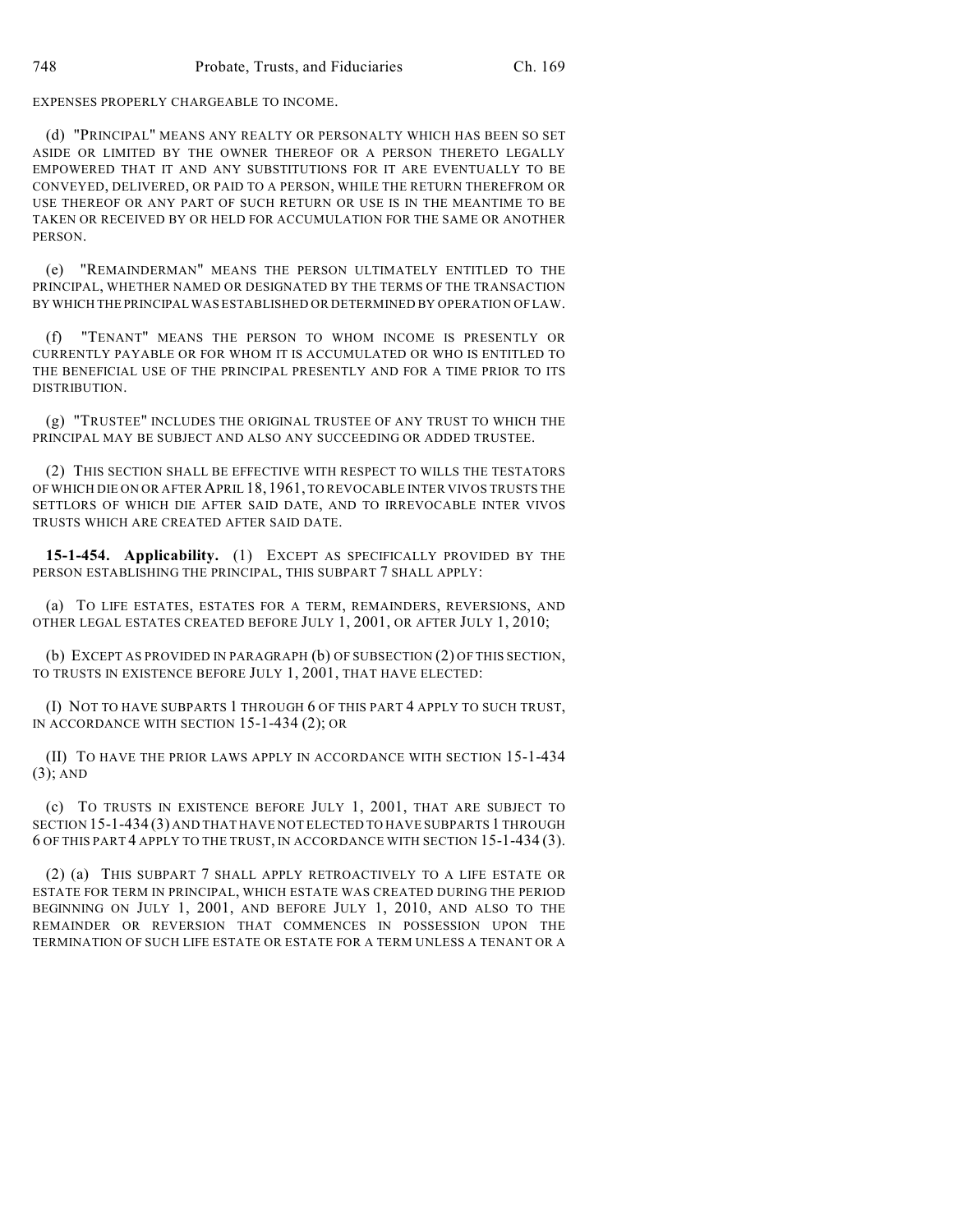REMAINDERMAN OF SUCH PRINCIPAL, OR ANY PART OF SUCH PRINCIPAL, ELECTS TO APPLY AND COMPLIES WITH THE PROVISIONS OF SUBSECTION (3) OF THIS SECTION.

(b) THIS SUBPART 7 SHALL APPLY RETROACTIVELY TO TRUSTS DESCRIBED IN PARAGRAPHS (b) AND (c) OF SUBSECTION (1) OF THIS SECTION BEGINNING ON JULY 1, 2001, UNLESS THE QUALIFIED BENEFICIARIES OF THE TRUST ELECT TO APPLY AND COMPLY WITH THE PROVISIONS OF SECTION 15-1-405.

(3) (a) A TENANT OR A REMAINDERMAN OF PRINCIPAL, OR ANY PART OF SUCH PRINCIPAL, MAY MAKE AND DELIVER AND, IF REQUIRED, RECORD A NOTICE OF ELECTION AS PROVIDED IN THIS SUBSECTION (3) ON OR BEFORE JULY 1, 2009.

(b) THE NOTICE OF ELECTION SHALL BE A WRITTEN STATEMENT OF THE ELECTION BY SUCH TENANT OR REMAINDERMAN, AGAINST THE RETROACTIVE APPLICATION OF THIS SUBPART 7 TO SUCH ESTATES IN SUCH PRINCIPAL. THE NOTICE OF ELECTION SHALL INCLUDE A REFERENCE TO THIS SUBSECTION (3); THE DATES OF THE INSTRUMENTS CREATING THE PRESENT AND FUTURE LEGAL ESTATES IN SUCH PRINCIPAL; THE NAMES OF THE PERSONS CREATING SUCH ESTATES; A DESCRIPTION OF THE PRINCIPAL, INCLUDING THE LOCATION OF SUCH PRINCIPAL; A DESCRIPTION OF SUCH ESTATES AND THE NAMES OR DESCRIPTIONS OF THE PERSONS WHO ARE TENANTS AND REMAINDERMEN OF SUCH PRINCIPAL; IDENTIFICATION OF WHICH SUCH PERSONS ARE TENANTS AND WHICH ARE REMAINDERMEN; AND THE NAME AND ADDRESS OF THE PERSON MAKING THE ELECTION. THE NOTICE OF ELECTION SHALL BE SIGNED AND ACKNOWLEDGED BY THE PERSON MAKING THE ELECTION.

(c) (I) IN THE CASE OF AN ELECTION MADE BY A TENANT, NOTICE SHALL BE DELIVERED TO THE OTHER TENANTS AND TO THE REMAINDERMEN OF THE PRINCIPAL. IN THE CASE OF AN ELECTION MADE BY A REMAINDERMAN, NOTICE SHALL BE DELIVERED TO THE OTHER REMAINDERMEN AND TO THE TENANTS OFTHE PRINCIPAL.

(II) IF THE ESTATE OF THE REMAINDERMAN IS UNVESTED, NOTICE MAY BE MADE BY OR DELIVERED TO THE PERSONS THEN LIVING OR IN EXISTENCE WHO WOULD, IF THEN LIVING OR IN EXISTENCE, SUCCEED TO THE PRINCIPAL UPON THE TERMINATION OF THE LIFE ESTATE OR ESTATE FOR A TERM IN THE PRINCIPAL.

(III) IN THE CASE OF A CHILD UNDER THE AGE OF EIGHTEEN YEARS, SUCH NOTICE MAY BE MADE BY OR DELIVERED TO A CONSERVATOR, GUARDIAN, OR PARENT OF SUCH CHILD. IN THE CASE OF A PERSON WHO IS NOT COMPETENT TO MANAGE HIS OR HER AFFAIRS, SUCH NOTICE MAY BE MADE BY OR DELIVERED TO THE CONSERVATOR, GUARDIAN, OR PERSON ACTING UNDER A GENERAL POWER OF ATTORNEY WITH RESPECT TO THE BUSINESS OR FINANCIAL AFFAIRS OF SUCH INDIVIDUAL.

(IV) THE NOTICE OF ELECTION SHALL BE CONSIDERED DELIVERED TO THE PERSON TO WHOM DELIVERY IS REQUIRED TO BE MADE WHEN THE NOTICE OF ELECTION OR A COPY THEREOF IS DELIVERED IN PERSON OR WHEN MAILED BY REGISTERED OR CERTIFIED MAIL, RETURN RECEIPT REQUESTED, TO SUCH PERSON.

(V) THE RECORDING OF NOTICE AS PROVIDED IN PARAGRAPH (d) OF THIS SUBSECTION (3) SHALL FULFILL THE REQUIREMENT OF DELIVERY OF SUCH NOTICE IN THE CASE OF ANY UNBORN, UNASCERTAINED, OR UNKNOWN PERSON AND IN THE CASE OF A CHILD WHO IS UNDER THE AGE OF EIGHTEEN YEARS OR AN INDIVIDUAL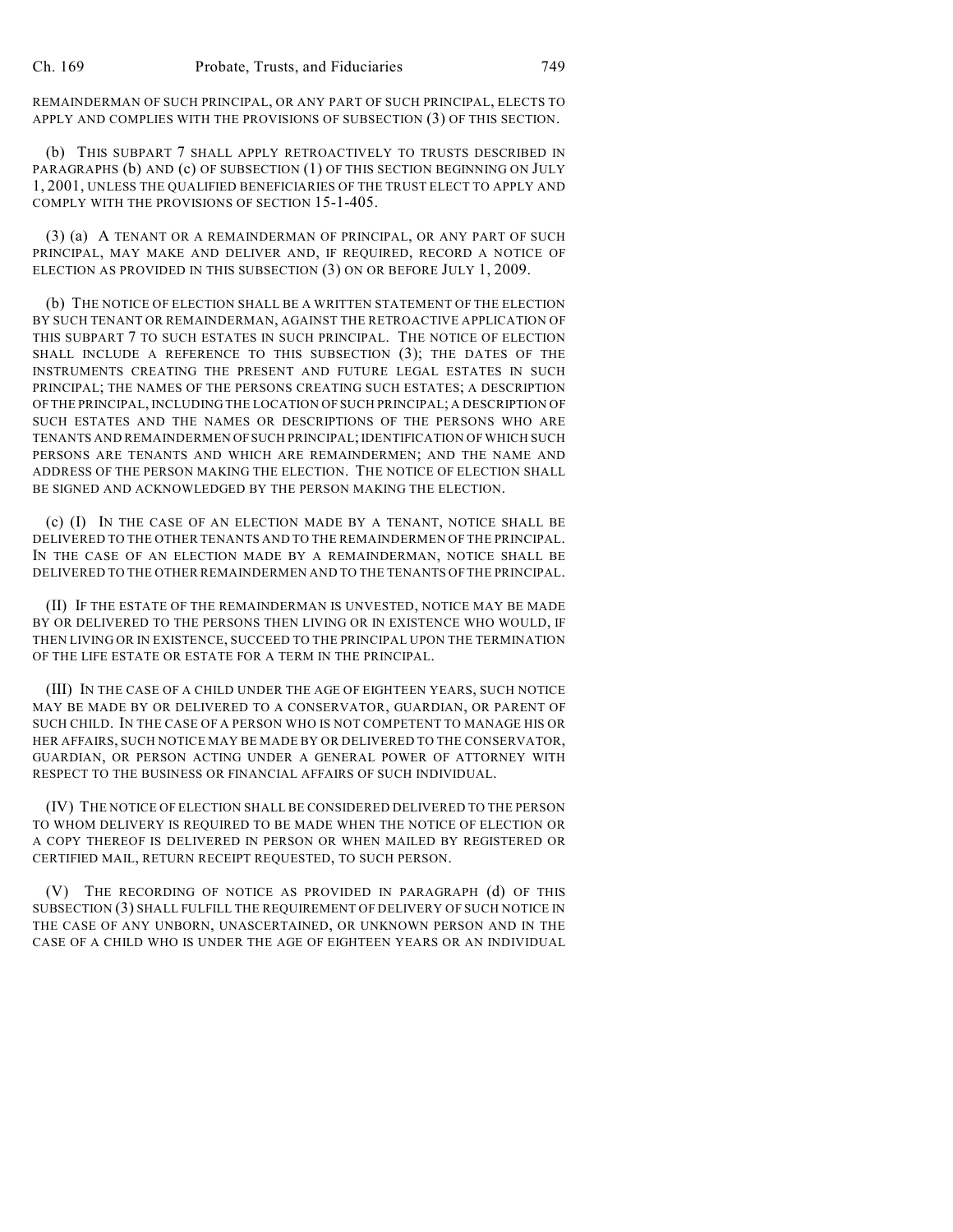WHO IS NOT COMPETENT TO MANAGEMENT HIS OR HER AFFAIRS AND FOR WHOM THERE IS NO PERSON AUTHORIZED BY SUBPARAGRAPH (III) OF THIS PARAGRAPH (c) TO RECEIVE SUCH NOTICE.

(d) (I) IN THE CASE THAT THE PRINCIPAL IS REALTY, A COPY OF THE NOTICE OF ELECTION WITH AN ADDITIONAL STATEMENT MADE AS REQUIRED BY THIS SUBPARAGRAPH (I) SHALL BE RECORDED WITH THE RECORDER OF THE COUNTY WHERE SUCH REALTY IS LOCATED. THE ADDITIONAL STATEMENT SHALL STATE TO WHOM, WHEN, AND BY WHAT MEANS THE NOTICE WAS MAILED OR OTHERWISE DELIVERED AND BE SIGNED BY THE PERSON MAKING THE ELECTION.

(II) IN THE CASE THAT THE PRINCIPAL IS NOT REALTY, A COPY OF THE NOTICE WITH SUCH ADDITIONAL STATEMENT MAY BE RECORDED WITH THE RECORDER OF THE COUNTY WHERE THE PRINCIPAL IS LOCATED OR, IF THE PRINCIPAL IS INTANGIBLE PERSONALTY, WHERE THE ADDRESS OF THE TENANT IN POSSESSION OF SUCH PRINCIPAL IS LOCATED. IF SUCH LOCATION IS NOT WITHIN THIS STATE, THEN SUCH COPY AND STATEMENT SHALL BE RECORDED WITH THE RECORDER OF THE CITY AND COUNTY OF DENVER.

(III) SUCH COPY OF THE NOTICE AND ADDITIONAL STATEMENT WHEN RECORDED AS PROVIDED IN THIS PARAGRAPH (d) ARE PRIMA FACIE EVIDENCE OF THE FACTS THEREIN STATED.

(e) NO FIDUCIARY FOR ANY TRUST, ESTATE, INDIVIDUAL, OR OTHER PERSON WITH AN INTEREST, RIGHT, OR POWER AFFECTED BY THE RETROACTIVE APPLICATION OF SUCH AMENDMENTS SHALL BE REQUIRED TO MAKE SUCH ELECTION, NOR SHALL SUCH FIDUCIARY BE HELD RESPONSIBLE FOR NOT MAKING SUCH ELECTION.

**15-1-455. Application of this subpart 7 - powers of settlor.** (1) THIS SUBPART 7 SHALL GOVERN THE ASCERTAINMENT OF INCOME AND PRINCIPAL AND THE APPORTIONMENT OF RECEIPTS AND EXPENSES BETWEEN TENANTS AND REMAINDERMEN IN ALL CASES WHERE A PRINCIPAL HAS BEEN ESTABLISHED WITH OR, UNLESS OTHERWISE STATED IN THIS SUBPART 7, WITHOUT THE INTERPOSITION OF A TRUST; EXCEPT THAT, IN THE ESTABLISHMENT OF THE PRINCIPAL, PROVISION MAY BE MADE TOUCHING ALL MATTERS COVERED BY THIS SUBPART 7, AND THE PERSON ESTABLISHING THE PRINCIPAL MAY HIMSELF OR HERSELF DIRECT THE MANNER OF ASCERTAINMENT OF INCOME AND PRINCIPAL AND THE APPORTIONMENT OF RECEIPTS AND EXPENSES OR GRANT DISCRETION TO THE TRUSTEE OR OTHER PERSON TO DO SO, AND SUCH PROVISION AND DIRECTION, WHERE NOT OTHERWISE CONTRARY TO LAW, SHALL CONTROL NOTWITHSTANDING THIS SUBPART 7.

(2) IF NEITHER THIS SUBPART 7 NOR THE DIRECTION OF THE PERSON ESTABLISHING THE PRINCIPAL STATES AN APPLICABLE RULE, INCOME AND PRINCIPAL SHALL BE DETERMINED IN ACCORDANCE WITH WHAT IS REASONABLE AND EQUITABLE IN VIEW OF THE INTERESTS OF THOSE ENTITLED TO INCOME AS WELL AS THOSE ENTITLED TO PRINCIPAL AND IN VIEW OF THE MANNER IN WHICH PERSONS OF ORDINARY PRUDENCE, DISCRETION, AND JUDGMENT WOULD DETERMINE SUCH MATTERS. IF THE PERSON ESTABLISHING THE PRINCIPAL GRANTS THE TRUSTEE OR OTHER PERSON DISCRETION IN CREDITING A RECEIPT OR CHARGING AN EXPENDITURE TO INCOME OR PRINCIPAL OR PARTLY TO EACH, NO INFERENCE OF IMPRUDENCE OR PARTIALITY ARISES FROM THE FACT THAT THE TRUSTEE OR OTHER PERSON HAS MADE AN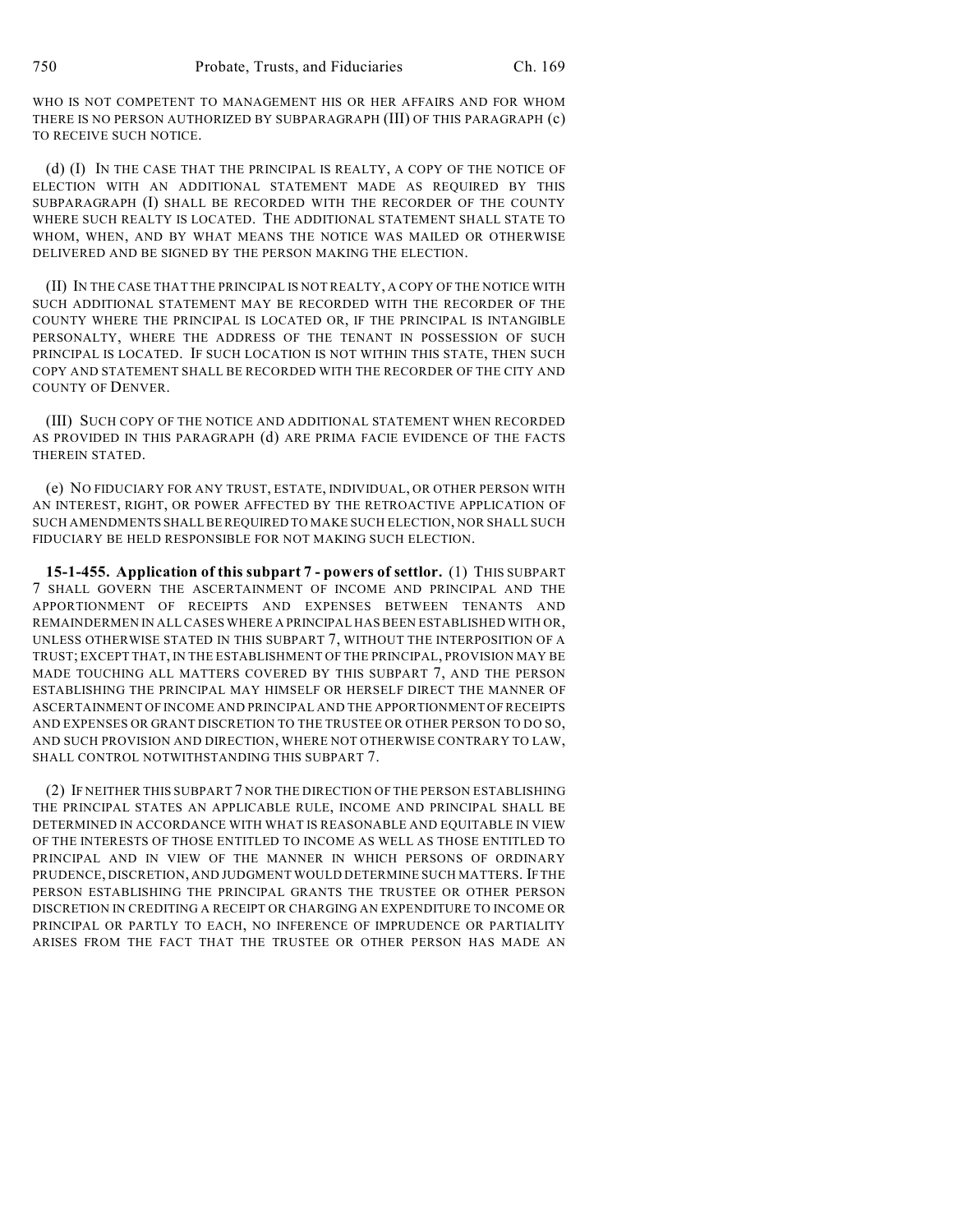ALLOCATION CONTRARY TO THE PROVISIONS OF THIS SUBPART 7.

**15-1-456. Income and principal - disposition.** (1) ALL RECEIPTS OF MONEY OR OTHER PROPERTY PAID OR DELIVERED AS RENT OF REALTY OR HIRE OF PERSONALTY OR DIVIDENDS ON CORPORATE SHARES PAYABLE OTHER THAN IN SHARES OF THE CORPORATION ITSELF, OR INTEREST ON MONEY LOANED, OR INTEREST ON OR THE RENTAL OR USE VALUE OF PROPERTY WRONGFULLY WITHHELD OR TORTIOUSLY DAMAGED, OR OTHERWISE IN RETURN FOR THE USE OF PRINCIPAL, SHALL BE DEEMED INCOME UNLESS OTHERWISE EXPRESSLY PROVIDED IN THIS SUBPART 7.

(2) ALL RECEIPTS OF MONEY OR OTHER PROPERTY PAID OR DELIVERED AS THE CONSIDERATION FOR THE SALE OR OTHER TRANSFER, NOT A LEASING OR LETTING, OF PROPERTY FORMING A PART OF THE PRINCIPAL, OR AS A REPAYMENT OF LOANS, OR IN LIQUIDATION OF THE ASSETS OF A CORPORATION, OR AS THE PROCEEDS OF PROPERTY TAKEN ON EMINENT DOMAIN PROCEEDINGS WHERE SEPARATE AWARDS TO TENANT AND REMAINDERMAN ARE NOT MADE, OR AS PROCEEDS OF INSURANCE UPON PROPERTY FORMING A PART OF THE PRINCIPAL EXCEPT WHERE SUCH INSURANCE HAS BEEN ISSUED FOR THE BENEFIT OF EITHER TENANT OR REMAINDERMAN ALONE, OR OTHERWISE AS A REFUND OR REPLACEMENT OR CHANGE IN FORM OF PRINCIPAL, SHALL BE DEEMED PRINCIPAL, UNLESS OTHERWISE EXPRESSLY PROVIDED IN THIS SUBPART 7. ANY PROFIT OR LOSS RESULTING UPON ANY CHANGE IN FORM OF PRINCIPAL SHALL INURE TO OR FALL UPON PRINCIPAL.

(3) ALL INCOME AFTER PAYMENT OF EXPENSES PROPERLY CHARGEABLE TO IT SHALL BE PAID AND DELIVERED TO THE TENANT OR RETAINED BY HIM OR HER IF ALREADY IN HIS OR HER POSSESSION OR HELD FOR ACCUMULATION WHERE LEGALLY SO DIRECTED BY THE TERMS OF THE TRANSACTION BY WHICH THE PRINCIPAL WAS ESTABLISHED; EXCEPT THAT THE PRINCIPAL SHALL BE HELD FOR ULTIMATE DISTRIBUTION AS DETERMINED BY THE TERMS OF THE TRANSACTION BY WHICH IT WAS ESTABLISHED OR BY LAW.

**15-1-457. Apportionment of income.** (1) WHENEVER A TENANT SHALL HAVE THE RIGHT TO INCOME FROM PERIODIC PAYMENTS, WHICH SHALL INCLUDE RENT, INTEREST ON LOANS, AND ANNUITIES, BUT SHALL NOT INCLUDE DIVIDENDS ON CORPORATE SHARES, AND SUCH RIGHT SHALL CEASE AND DETERMINE BY DEATH OR IN ANY OTHER MANNER AT A TIME OTHER THAN THE DATE WHEN SUCH PERIODIC PAYMENTS SHOULD BE PAID, THE TENANT OR HIS OR HER PERSONAL REPRESENTATIVE SHALL BE ENTITLED TO THAT PORTION OF ANY SUCH INCOME NEXT PAYABLE WHICH AMOUNTS TO THE SAME PERCENTAGE THEREOF AS THE TIME ELAPSED FROM THE LAST DUE DATE OF SUCH PERIODIC PAYMENTS TO AND INCLUDING THE DAY OF THE DETERMINATION OF HIS OR HER RIGHT IS OF THE TOTAL PERIOD DURING WHICH SUCH INCOME WOULD NORMALLY ACCRUE.

(2) THE REMAINING INCOME SHALL BE PAID TO THE PERSON NEXT ENTITLED TO INCOME BY THE TERMS OF THE TRANSACTION BY WHICH THE PRINCIPAL WAS ESTABLISHED. BUT NO ACTION SHALL BE BROUGHT BY THE TRUSTEE OR TENANT TO RECOVER SUCH APPORTIONED INCOME OR ANY PORTION THEREOF UNTIL AFTER THE DAY ON WHICH IT WOULD HAVE BECOME DUE TO THE TENANT BUT FOR THE DETERMINATION OF THE RIGHT OF THE TENANT ENTITLED THERETO.

(3) THE PROVISIONS OF THIS SECTION SHALL APPLY REGARDLESS OF WHETHER AN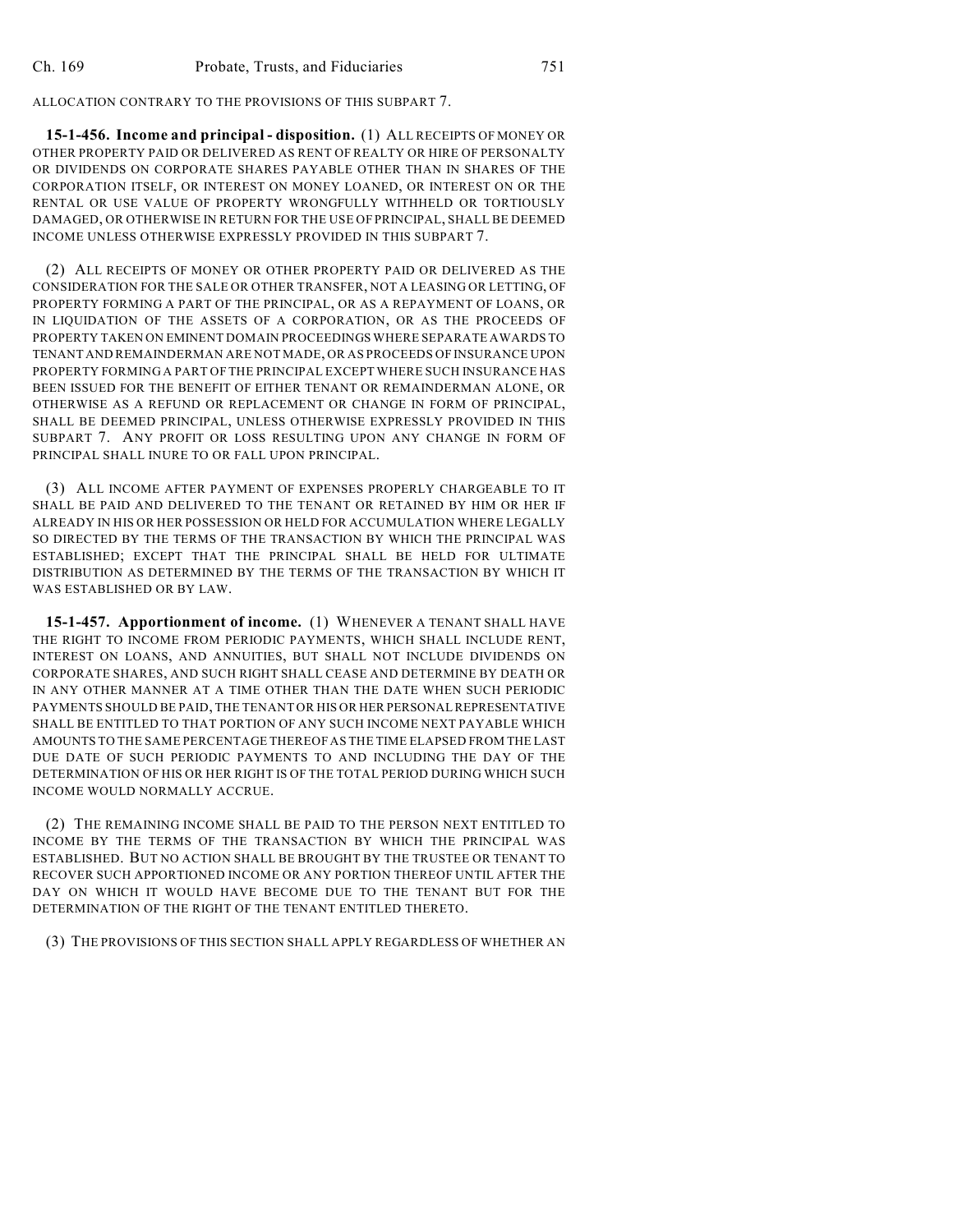ULTIMATE REMAINDERMAN IS SPECIFICALLY NAMED. LIKEWISE, WHEN THE RIGHT OF THE FIRST TENANT ACCRUES AT A TIME OTHER THAN THE PAYMENT DATES OF SUCH PERIODIC PAYMENTS, HE OR SHE SHALL ONLY RECEIVE THAT PORTION OF SUCH INCOME WHICH AMOUNTS TO THE SAME PERCENTAGE THEREOF AS THE TIME DURING WHICH HE OR SHE HAS BEEN SO ENTITLED IS OF THE TOTAL PERIOD DURING WHICH SUCH INCOME WOULD NORMALLY ACCRUE. THE BALANCE SHALL BE A PART OF THE PRINCIPAL.

**15-1-458. Corporate dividends and share rights.** (1) ALL DIVIDENDS ON SHARES OF A CORPORATION FORMING A PART OF THE PRINCIPAL, WHICH SHARES ARE PAYABLE IN THE IDENTICAL CLASS OF THE SHARES OF THE CORPORATION AS THE STOCK ON WHICH THE DIVIDEND IS PAID, SHALL BE DEEMED PRINCIPAL. SUBJECT TO THE PROVISIONS OF THIS SECTION, ALL DIVIDENDS PAYABLE OTHERWISE THAN IN SUCH IDENTICAL CLASS OF THE SHARES OF THE CORPORATION ITSELF, INCLUDING ORDINARY AND EXTRAORDINARY DIVIDENDS AND DIVIDENDS PAYABLE IN OTHER SHARES OR IN OTHER SECURITIES OR IN OBLIGATIONS OF CORPORATIONS OTHER THAN THE DECLARING CORPORATION, SHALL BE DEEMED INCOME. EXCEPT WITH RESPECT TO INVESTMENT TRUSTS, REGULATED INVESTMENT COMPANIES, AND TRUSTS QUALIFYING AND ELECTING TO BE TAXED UNDER FEDERAL LAW AS REAL ESTATE INVESTMENT TRUSTS, WHERE THE TRUSTEES HAVE THE OPTION OF RECEIVING A DIVIDEND EITHER IN CASH OR IN THE SHARES OF THE DECLARING CORPORATION, IT SHALL BE CONSIDERED AS A CASH DIVIDEND AND DEEMED INCOME, IRRESPECTIVE OF THE CHOICE MADE BY THE TRUSTEE. DISTRIBUTIONS MADE FROM ORDINARY INCOME BY AN INVESTMENT TRUST, BY A REGULATED INVESTMENT COMPANY, OR BY A TRUST QUALIFYING AND ELECTING TO BE TAXED UNDER FEDERAL LAWS AS A REAL ESTATE INVESTMENT TRUST SHALL BE DEEMED INCOME. ALL OTHER DISTRIBUTIONS MADE BY THE COMPANY OR TRUST, INCLUDING DISTRIBUTIONS FROM CAPITAL GAINS, DEPRECIATION, OR DEPLETION, WHETHER IN THE FORM OF CASH OR AN OPTION TO TAKE NEW STOCK OR CASH OR AN OPTION TO PURCHASE ADDITIONAL SHARES, SHALL BE DEEMED PRINCIPAL.

(2) ALL RIGHTS TO SUBSCRIBE TO THE SHARES OR OTHER SECURITIES OR OBLIGATIONS OF A CORPORATION ACCRUING ON ACCOUNT OF THE OWNERSHIP OF SHARES OR OTHER SECURITIES IN SUCH CORPORATION AND THE PROCEEDS OF ANY SALE OF SUCH RIGHTS SHALL BE DEEMED PRINCIPAL. ALL RIGHTS TO SUBSCRIBE TO THE SHARES OR OTHER SECURITIES OR OBLIGATIONS OF A CORPORATION ACCRUING ON ACCOUNT OF THE OWNERSHIP OF SHARES OR OTHER SECURITIES IN ANOTHER CORPORATION, AND THE PROCEEDS OF ANY SALE OF SUCH RIGHTS, SHALL BE DEEMED INCOME.

(3) WHERE THE ASSETS OF A CORPORATION ARE WHOLLY OR PARTIALLY LIQUIDATED, AMOUNTS PAID UPON CORPORATE SHARES AS CASH DIVIDENDS DECLARED BEFORE SUCH LIQUIDATION OCCURRED OR AS ARREARS OF PREFERRED OR GUARANTEED DIVIDENDS SHALL BE DEEMED INCOME; ALL OTHER AMOUNTS PAID UPON CORPORATE SHARES ON DISBURSEMENT OF THE CORPORATE ASSETS TO THE STOCKHOLDERS SHALL BE DEEMED PRINCIPAL.

(4) IF A CORPORATION SUCCEEDS ANOTHER BY MERGER, CONSOLIDATION, OR REORGANIZATION OR OTHERWISE ACQUIRES ITS ASSETS AND THE CORPORATE SHARES OF THE SUCCEEDING CORPORATION ARE ISSUED TO THE SHAREHOLDERS OF THE ORIGINAL CORPORATION IN LIKE PROPORTION TO, OR IN SUBSTITUTION FOR, THEIR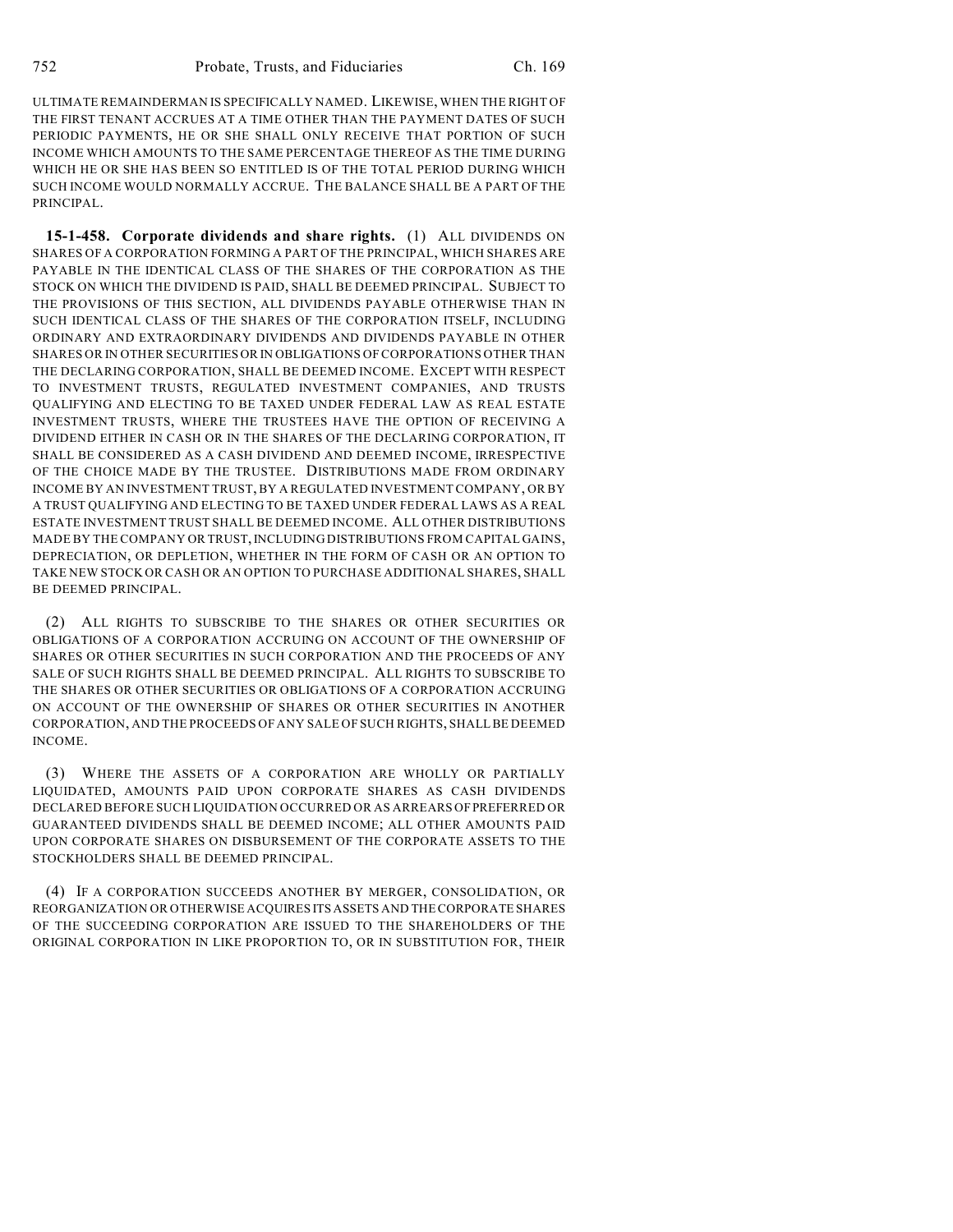SHARES OF THE ORIGINAL CORPORATION, THE TWO CORPORATIONS SHALL BE CONSIDERED A SINGLE CORPORATION IN APPLYING THE PROVISIONS OF THIS SECTION, BUT TWO CORPORATIONS SHALL NOT BE CONSIDERED A SINGLE CORPORATION UNDER THIS SECTION MERELY BECAUSE ONE OWNS CORPORATE SHARES OF OR OTHERWISE CONTROLS OR DIRECTS THE OTHER.

(5) IN APPLYING THIS SECTION, THE DATE WHEN A DIVIDEND ACCRUES TO THE PERSON WHO IS ENTITLED TO IT SHALL BE HELD TO BE THE DATE SPECIFIED BY THE CORPORATION AS THE ONE ON WHICH THE STOCKHOLDERS ENTITLED THERETO ARE DETERMINED, OR, IN DEFAULT THEREOF, THE DATE OF DECLARATION OF THE DIVIDEND.

(6) ALL DISBURSEMENTS OF CORPORATE ASSETS TO THE STOCKHOLDERS, WHENEVER MADE, WHICH ARE DESIGNATED BY THE CORPORATION AS A RETURN OF CAPITAL OR DIVISION OF CORPORATE PROPERTY SHALL BE DEEMED PRINCIPAL.

(7) ANY DISTRIBUTION OF SHARES OR OTHER SECURITIES OR OBLIGATIONS OF A CORPORATION, OTHER THAN THE DISTRIBUTING CORPORATION, OR THE PROCEEDS OF SALE OR OTHER DISPOSITION THEREOF, MADE AS A RESULT OF A COURT DECREE OR FINAL ADMINISTRATIVE ORDER BY A GOVERNMENTAL AGENCY ORDERING THE DISTRIBUTING CORPORATION TO DIVEST ITSELF OF THE SHARES, SECURITIES, OR OTHER OBLIGATIONS, SHALL BE DEEMED PRINCIPAL UNLESS THE DISTRIBUTING CORPORATION DESIGNATES THAT THE DISTRIBUTION IS WHOLLY OR PARTLY IN LIEU OF AN ORDINARY CASH DIVIDEND, IN WHICH CASE THE DISTRIBUTION, TO THE EXTENT THAT IT IS IN LIEU OF THE ORDINARY CASH DIVIDEND, SHALL BE DEEMED INCOME. THE PROVISIONS OF THIS SUBSECTION (7) SHALL TAKE EFFECT ON OR AFTER MARCH 13, 1963, AND SHALL APPLY TO ALL ESTATES OF TENANTS OR REMAINDERMEN THEN LEGALLY EFFECTIVE, WHENEVER CREATED, AS WELL AS TO ALL ESTATES OF TENANTS OR REMAINDERMEN WHICH BECOME LEGALLY EFFECTIVE THEREAFTER.

**15-1-459. Premium and discount bonds.** WHERE ANY PART OF THE PRINCIPAL CONSISTS OF BONDS OR OTHER OBLIGATIONS FOR THE PAYMENT OF MONEY, THEY SHALL BE DEEMED PRINCIPAL AT THEIR INVENTORY VALUE, WHICH IN THE CASE OF A TESTAMENTARY TRUST, UNLESS A CONTRARY INTENTION APPEARS FROM THE WILL, SHALL BE THE VALUE AT THE DATE OF DEATH, OR IN DEFAULT THEREOF AT THEIR MARKET VALUE AT THE TIME THE PRINCIPAL WAS ESTABLISHED, OR AT THEIR COST WHERE PURCHASED LATER, REGARDLESS OF THEIR PAR OR MATURITY VALUE, AND, UPON THEIR RESPECTIVE MATURITIES OR UPON THEIR SALE, ANY LOSS OR GAIN REALIZED THEREON SHALL FALL UPON OR INURE TO THE PRINCIPAL. IF, HOWEVER, ANY OF SUCH BONDS OR OBLIGATIONS BEARS NO STATED INTEREST BUT IS REDEEMABLE AT MATURITY OR AT A FUTURE TIME AT AN AMOUNT IN EXCESS OF THE AMOUNT IN CONSIDERATION OF WHICH IT WAS ISSUED, SUCH ACCRETION, AS AND WHEN REALIZED OR REALIZABLE, SHALL BE INCOME.

**15-1-460. Principal used in business.** (1) WHENEVER A TRUSTEE OR A TENANT IS AUTHORIZED BY THE TERMS OF THE TRANSACTION BY WHICH THE PRINCIPAL WAS ESTABLISHED, OR BY LAW, TO USE ANY PART OF THE PRINCIPAL IN THE CONTINUANCE OF A BUSINESS THAT THE ORIGINAL OWNER OF THE PROPERTY COMPRISING THE PRINCIPAL HAD CARRIED ON, THE NET PROFITS OF SUCH BUSINESS ATTRIBUTABLE TO SUCH PRINCIPAL SHALL BE DEEMED INCOME.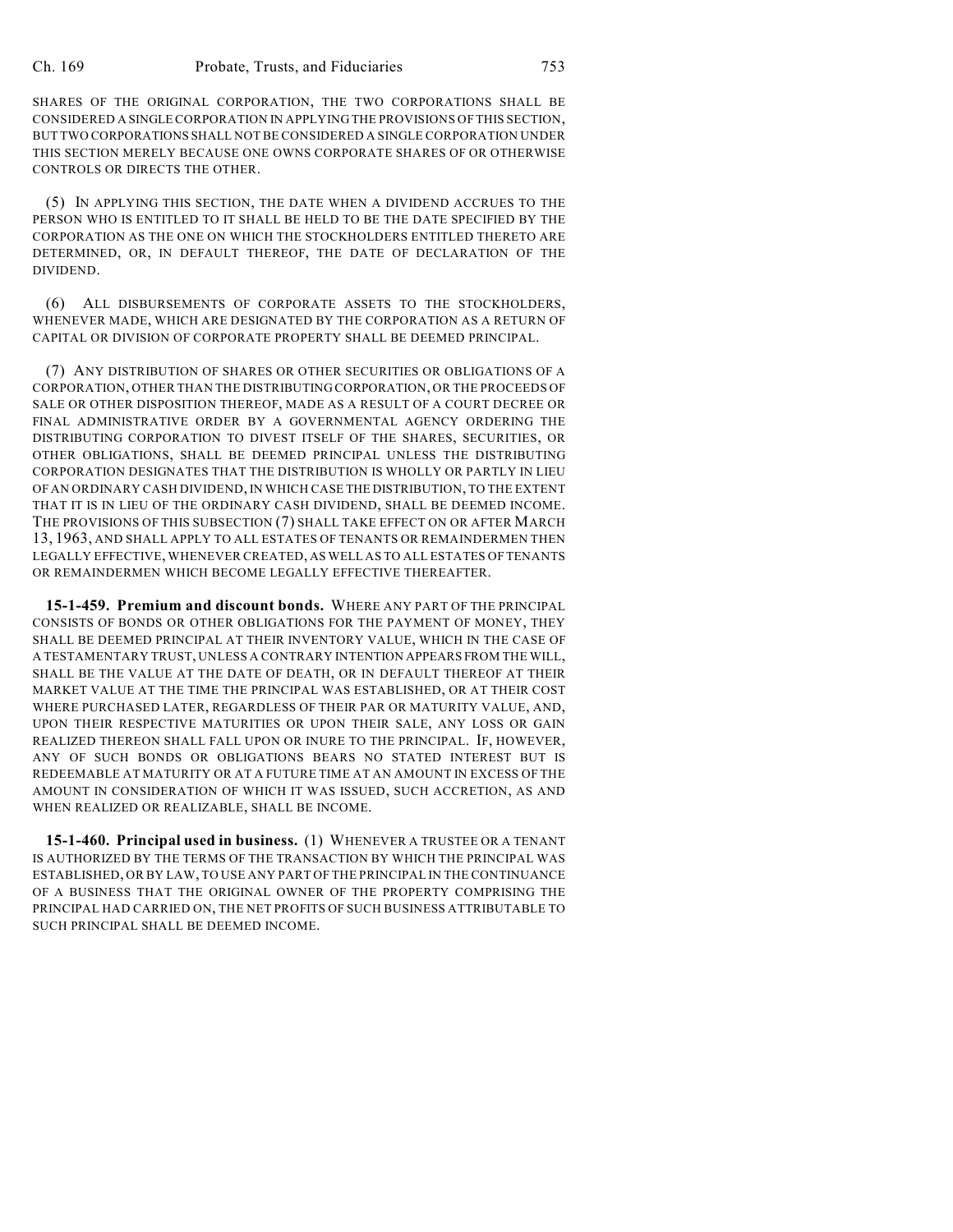(2) IF SUCH BUSINESS CONSISTS OF BUYING AND SELLING PROPERTY, THE NET PROFITS FOR ANY PERIOD SHALL BE ASCERTAINED BY DEDUCTING, FROM THE GROSS RETURNS DURING AND THE INVENTORY VALUE OF THE PROPERTY AT THE END OF SUCH PERIOD, THE EXPENSES DURING THE INVENTORY VALUE OF THE PROPERTY AT THE BEGINNING OF SUCH PERIOD.

(3) IF SUCH BUSINESS DOES NOT CONSIST OF BUYING AND SELLING PROPERTY, THE NET INCOME SHALL BE COMPUTED IN ACCORDANCE WITH THE CUSTOMARY PRACTICE OF SUCH BUSINESS, BUT NOT IN SUCH A WAY AS TO DECREASE THE PRINCIPAL.

(4) ANY INCREASE IN THE VALUE OF THE PRINCIPAL USED IN SUCH BUSINESS SHALL BE DEEMED PRINCIPAL, AND ALL LOSSES IN ANY ONE CALENDAR YEAR, AFTER THE INCOME FROM SUCH BUSINESS FOR THAT YEAR HAS BEEN EXHAUSTED, SHALL FALL UPON THE PRINCIPAL.

**15-1-461. Principal comprising animals.** IF ANY PART OF THE PRINCIPAL CONSISTS OF ANIMALS EMPLOYED IN BUSINESS, THE PROVISIONS OF SECTION 15-1-460 SHALL APPLY; AND, IN OTHER CASES WHERE THE ANIMALS ARE HELD AS A PART OF THE PRINCIPAL PARTLY OR WHOLLY BECAUSE OF THE OFFSPRING OR INCREASE WHICH THEY ARE EXPECTED TO PRODUCE, ALL OFFSPRING OR INCREASE SHALL BE DEEMED PRINCIPAL TO THE EXTENT NECESSARY TO MAINTAIN THE ORIGINAL NUMBER OF SUCH ANIMALS, AND THE REMAINDER SHALL BE DEEMED INCOME; AND IN ALL OTHER CASES SUCH OFFSPRING OR INCREASE SHALL BE DEEMED INCOME.

**15-1-462. Principal subject to depletion.** IF ANY PART OF THE PRINCIPAL CONSISTS OF PROPERTY OTHER THAN NATURAL RESOURCES, SUBJECT TO DEPLETION, SUCH AS LEASEHOLDS, PATENTS, COPYRIGHTS, AND ROYALTY RIGHTS, AND THE TRUSTEE OR TENANT IN POSSESSION IS NOT UNDER A DUTY TO CHANGE THE FORM OF THE INVESTMENT OF THE PRINCIPAL, THE FULL AMOUNT OF RENTS, ROYALTIES, OR RETURN FROM THE PROPERTY SHALL BE INCOME TO THE TENANT; EXCEPT THAT, WHERE THE TRUSTEE OR TENANT IS UNDER A DUTY, ARISING EITHER BY LAW OR BY THE TERMS OF THE TRANSACTION BY WHICH THE PRINCIPAL WAS ESTABLISHED, TO CHANGE THE FORM OF THE INVESTMENT, EITHER AT ONCE OR AS SOON AS IT MAY BE DONE WITHOUT LOSS, THEN THE RETURN FROM SUCH PROPERTY NOT IN EXCESS OF FOUR PERCENT PER ANNUM OF ITS FAIR INVENTORY VALUE, WHICH IN THE CASE OF A TESTAMENTARY TRUST, UNLESS A CONTRARY INTENTION APPEARS FROM THE WILL, SHALL BE THE VALUE AT DATE OF DEATH, OR, IN DEFAULT OF SAME, ITS MARKET VALUE AT THE TIME THE PRINCIPAL WAS ESTABLISHED, OR AT ITS COST WHERE PURCHASED LATER, SHALL BE DEEMED INCOME AND THE REMAINDER PRINCIPAL.

**15-1-463. Unproductive estate.** (1) IF ANY PART OF A PRINCIPAL IN THE POSSESSION OF A TRUSTEE CONSISTS OF REALTY OR PERSONALTY THAT FOR MORE THAN A YEAR AND UNTIL DISPOSED OF AS STATED IN THIS SECTION HAS NOT PRODUCED AN AVERAGE NET INCOME OF AT LEAST ONE PERCENT PER ANNUM OF ITS FAIR INVENTORY VALUE, WHICH IN THE CASE OF A TESTAMENTARY TRUST, UNLESS A CONTRARY INTENTION APPEARS FROM THE WILL, SHALL BE THE VALUE AT DATE OF DEATH, OR, IN DEFAULT THEREOF, ITS MARKET VALUE AT THE TIME THE PRINCIPAL WAS ESTABLISHED OR OF ITS COST WHERE PURCHASED LATER, AND THE TRUSTEE IS UNDER A DUTY TO CHANGE THE FORM OF THE INVESTMENT AS SOON AS IT MAY BE DONE WITHOUT SACRIFICE OF VALUE AND SUCH CHANGE IS DELAYED, BUT IS MADE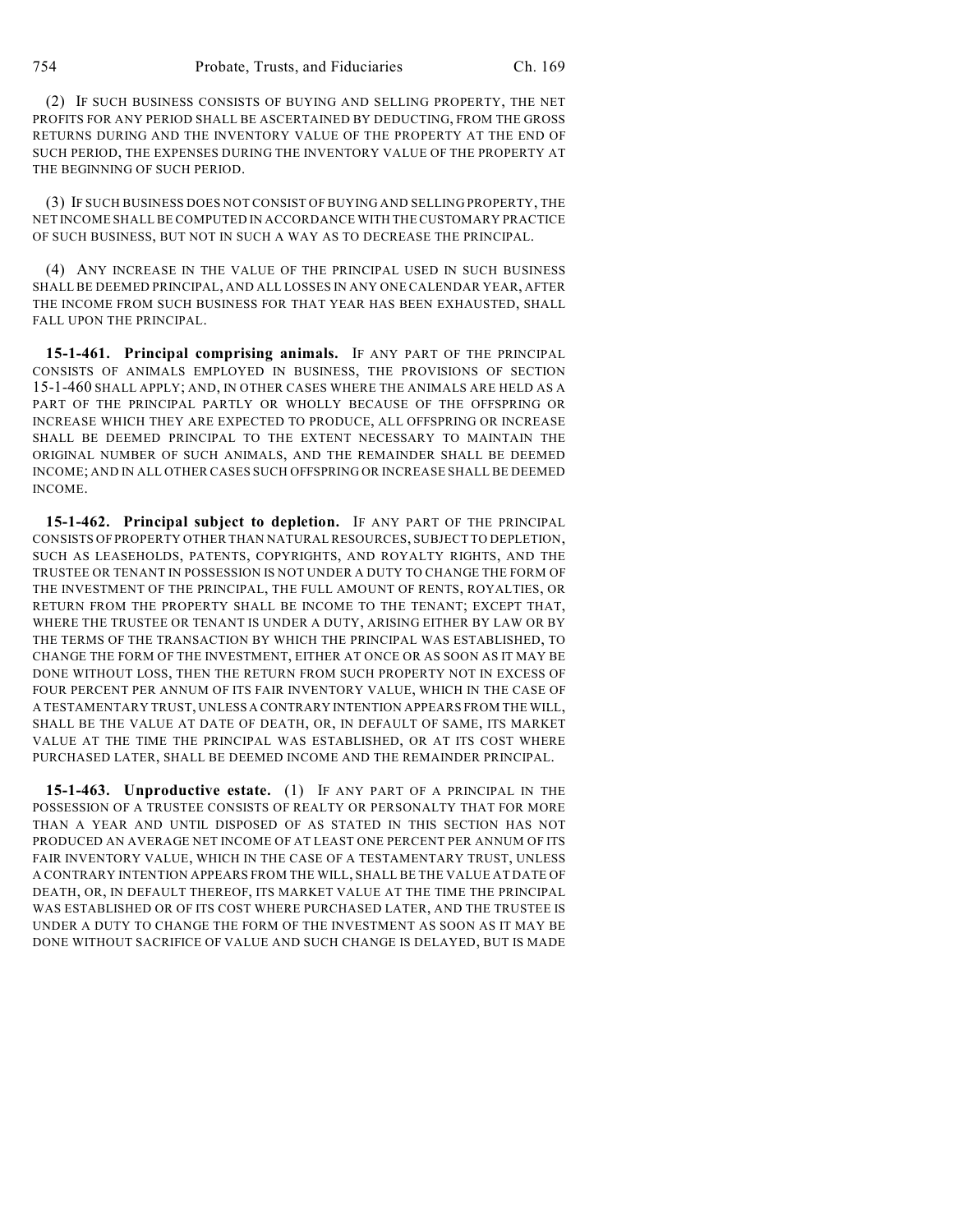BEFORE THE PRINCIPAL IS FINALLY DISTRIBUTED, THEN THE TENANT, OR, IN CASE OF HIS OR HER DEATH, HIS OR HER PERSONAL REPRESENTATIVE, SHALL BE ENTITLED TO SHARE IN THE NET PROCEEDS RECEIVED FROM THE PROPERTY AS DELAYED INCOME TO THE EXTENT STATED IN THIS SECTION.

(2) SUCH INCOME SHALL BE THE DIFFERENCE BETWEEN THE NET PROCEEDS RECEIVED FROM THE PROPERTY AND THE AMOUNT WHICH, HAD IT BEEN PLACED AT SIMPLE INTEREST AT THE RATE OF FOUR PERCENT PER ANNUM FOR THE PERIOD DURING WHICH THE CHANGE WAS DELAYED, WOULD HAVE PRODUCED THE NET PROCEEDS AT THE TIME OF CHANGE, BUT IN NO EVENT SHALL SUCH INCOME BE MORE THAN THE AMOUNT BY WHICH THE NET PROCEEDS EXCEED THE FAIR INVENTORY VALUE OF THE PROPERTY, WHICH IN THE CASE OF A TESTAMENTARY TRUST, UNLESS A CONTRARY INTENTION APPEARS FROM THE WILL, SHALL BE THE VALUE AT THE DATE OF DEATH, OR, IN DEFAULT THEREOF, ITS MARKET VALUE AT THE TIME THE PRINCIPAL WAS ESTABLISHED OR ITS COST WHERE PURCHASED LATER. THE NET PROCEEDS SHALL CONSIST OF THE GROSS PROCEEDS RECEIVED FROM THE PROPERTY LESS ANY EXPENSES INCURRED IN DISPOSING OF IT AND LESS ALL CARRYING CHARGES WHICH HAVE BEEN PAID OUT OF PRINCIPAL DURING THE PERIOD WHILE IT HAS BEEN UNPRODUCTIVE.

(3) THE TIME THE CHANGE IS DELAYED STARTS WHEN THE DUTY TO MAKE IT FIRST AROSE, WHICH SHALL BE PRESUMED, IN THE ABSENCE OF EVIDENCE TO THE CONTRARY, TO BE:

(a) ONE YEAR AFTER THE TRUSTEE FIRST RECEIVED THE PROPERTY IF THE PROPERTY WAS UNPRODUCTIVE AT THAT TIME; OR

(b) ONE YEAR AFTER THE PROPERTY BECAME UNPRODUCTIVE.

(4) IF THE TENANT HAS RECEIVED ANY INCOME FROM THE PROPERTY OR HAS HAD ANY BENEFICIAL USE THEREOF DURING THE PERIOD WHILE THE CHANGE HAS BEEN DELAYED, HIS OR HER SHARE OF THE DELAYED INCOME SHALL BE REDUCED BY THE AMOUNT OF SUCH INCOME RECEIVED OR THE VALUE OF THE USE HAD.

(5) IN THE CASE OF SUCCESSIVE TENANTS, THE DELAYED INCOME SHALL BE DIVIDED AMONG THEM OR THEIR REPRESENTATIVES ACCORDING TO THE LENGTH OF THE PERIOD FOR WHICH EACH WAS ENTITLED TO INCOME.

**15-1-464. Disposition of natural resources.** (1) IF ANY PART OF THE PRINCIPAL CONSISTS OF PROPERTY IN LANDS FROM WHICH MAY BE TAKEN TIMBER, MINERALS, OILS, GAS, OR OTHER NATURAL RESOURCES, AND THE TRUSTEE OR TENANT IS AUTHORIZED BY LAW OR BY THE TERMS OF THE TRANSACTION BY WHICH THE PRINCIPAL WAS ESTABLISHED TO SELL, LEASE, OR OTHERWISE DEVELOP SUCH NATURAL RESOURCES, AND NO PROVISION IS MADE FOR THE DISPOSITION OF THE NET PROCEEDS THEREOF AFTER THE PAYMENT OFEXPENSES AND CARRYING CHARGES ON SUCH PROPERTY, SUCH NET PROCEEDS, IF RECEIVED AS RENT ON A LEASE, SHALL BE DEEMED INCOME BUT, IF RECEIVED AS CONSIDERATION, WHETHER AS ROYALTIES OR OTHERWISE, FOR THE PERMANENT SEVERANCE OF SUCH NATURAL RESOURCES FROM THE LANDS, SHALL BE DEEMED, TO THE EXTENT PROVIDED IN THIS SECTION, PRINCIPAL TO BE INVESTED TO PRODUCE INCOME, AND THE REMAINDER OF SUCH NET PROCEEDS SHALL BE DEEMED INCOME. OF THE NET PROCEEDS RECEIVED DURING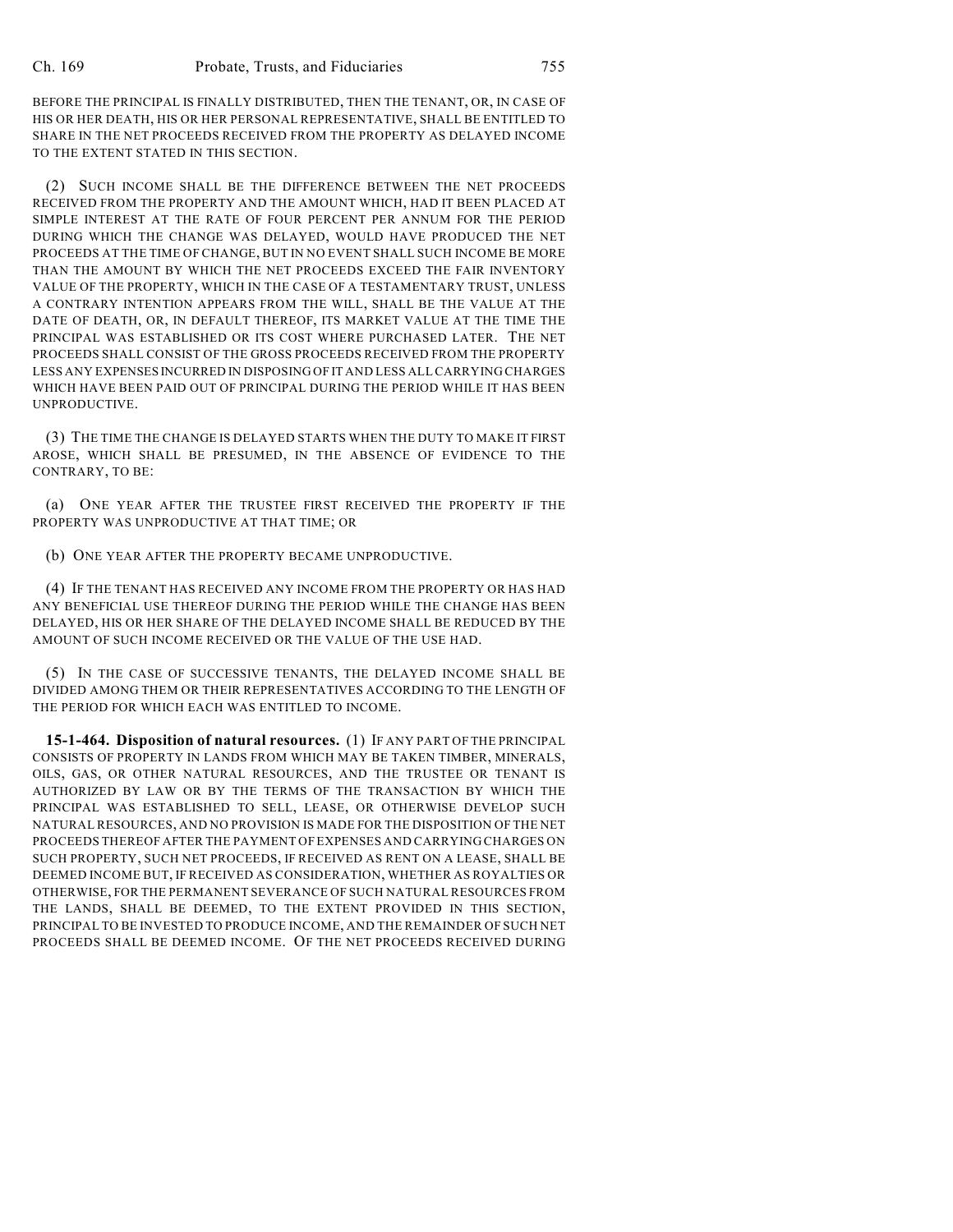ANY PERIOD AS CONSIDERATION FOR PERMANENT SEVERANCE OF A NATURAL RESOURCE, THE AMOUNT TO BE CONSIDERED AS PRINCIPAL FOR THAT PERIOD SHALL BE THE GREATER OF THE FOLLOWING:

(a) THE AMOUNT THAT BEARS THE SAME RATIO TO THE FAIR INVENTORY VALUE OF SUCH NATURAL RESOURCE, WHICH IN THE CASE OF A TESTAMENTARY TRUST, UNLESS A CONTRARY INTENTION APPEARS IN THE WILL, SHALL BE THE VALUE AT DATE OF DEATH, OR, IN DEFAULT THEREOF, ITS MARKET VALUE AT THE TIME THE PRINCIPAL WAS ESTABLISHED, OR ITS COST IF PURCHASED LATER, AS THE NUMBER OF UNITS OF THE NATURAL RESOURCE SEVERED DURING THE PERIOD BEARS TO THE TOTAL NUMBER OF SEVERABLE UNITS OF THE NATURAL RESOURCE ESTIMATED AS HAVING EXISTED AT THE TIME THE PRINCIPAL WAS ESTABLISHED;

(b) THE AMOUNT THAT BEARS THE SAME RATIO TO THE ESTIMATED VALUE OF THE NATURAL RESOURCE AT THE TIME OF COMMENCEMENT OF SEVERANCE AS THE NUMBER OF UNITS OF THE NATURAL RESOURCES SEVERED DURING THE PERIOD BEARS TO THE TOTAL NUMBER OF SEVERABLE UNITS OF THE NATURAL RESOURCE ESTIMATED AS HAVING EXISTED AT THE TIME OF COMMENCEMENT OF SUCH SEVERANCE;

(c) AN AMOUNT EQUAL TO THAT PERCENTAGE OF THE NET PROCEEDS RECEIVED AS CONSIDERATION FOR SUCH PERMANENT SEVERANCE THAT IS ALLOWABLE AS A DEDUCTION FROM GROSS INCOME FOR DEPLETION PURPOSE UNDER THE FEDERAL INCOME TAX LAW THEN IN EFFECT AT THE TIME OF SEVERANCE OR, IF THE FEDERAL INCOME TAX LAW THEN IN EFFECT MAKES NO PROVISION FOR THE DEDUCTION OF ANY STATED PERCENTAGE FOR DEPLETION, OR FOR ANY REASON IS NOT APPLICABLE TO SUCH NATURAL RESOURCE, THEN FIFTEEN PERCENT OF SUCH NET PROCEEDS. SUCH DISPOSITION OF NET PROCEEDS SHALL APPLY WHETHER PERMANENT SEVERANCE COMMENCED BEFORE OR AFTER THE TIME THE PRINCIPAL WAS ESTABLISHED AND WITHOUT REGARD TO THE TIME WHEN THE INSTRUMENT UNDER WHICH SEVERANCE IS BEING MADE WAS EXECUTED.

(2) NOTHING IN THIS SECTION SHALL BE CONSTRUED TO ABROGATE OR EXTEND ANY RIGHT WHICH MAY OTHERWISE HAVE ACCRUED BY LAW TO A TENANT TO DEVELOP OR WORK SUCH NATURAL RESOURCES FOR HIS OR HER OWN BENEFIT.

**15-1-464.5. Disposition of natural resources - special applicability.** (1) IF ANY PART OF THE PRINCIPAL CONSISTS OF A RIGHT TO RECEIVE ROYALTIES, OVERRIDING OR LIMITED ROYALTIES, WORKING INTERESTS, PRODUCTION PAYMENTS, NET PROFIT INTERESTS, OR OTHER INTERESTS IN MINERALS OR OTHER NATURAL RESOURCES IN, ON, OR UNDER LAND, THE RECEIPTS FROM TAKING THE NATURAL RESOURCES FROM THE LAND SHALL BE ALLOCATED AS FOLLOWS:

(a) IF RECEIVED AS RENT ON A LEASE OR EXTENSION PAYMENTS ON A LEASE, THE RECEIPTS ARE INCOME;

(b) IF RECEIVED FROM A PRODUCTION PAYMENT, THE RECEIPTS ARE INCOME TO THE EXTENT OF ANY FACTOR FOR INTEREST OR ITS EQUIVALENT PROVIDED IN THE GOVERNING INSTRUMENT. THERE SHALL BE ALLOCATED TO PRINCIPAL THE FRACTION OF THE BALANCE OF THE RECEIPTS THAT THE UNRECOVERED COST OF THE PRODUCTION PAYMENT BEARS TO THE BALANCE OWED ON THE PRODUCTION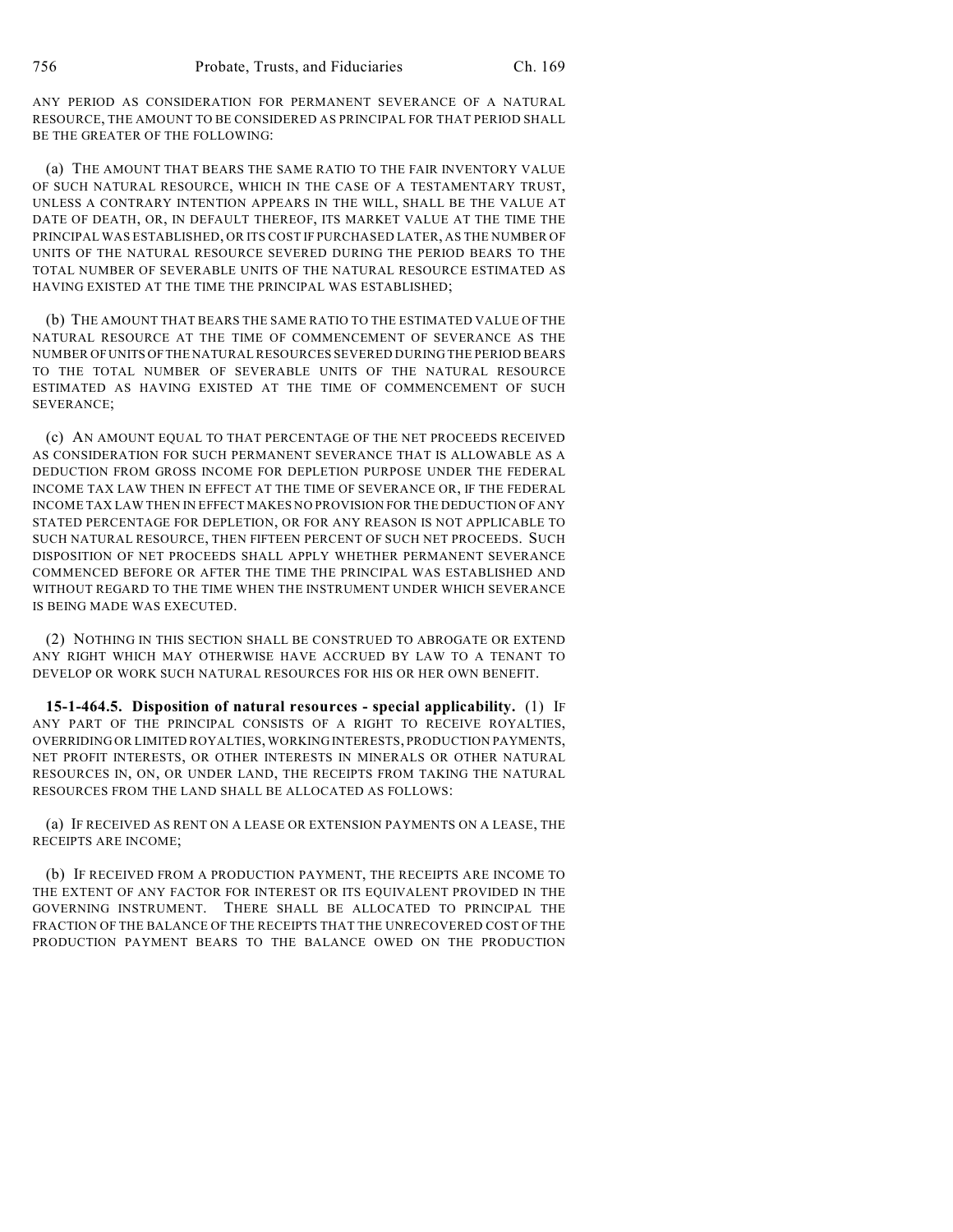PAYMENT, EXCLUSIVE OF ANY FACTOR FOR INTEREST OR ITS EQUIVALENT. THE RECEIPTS NOT ALLOCATED TO PRINCIPAL ARE INCOME.

(c) IFRECEIVED AS A ROYALTY, OVERRIDING OR LIMITED ROYALTY, OR BONUS, OR FROM A WORKING, NET PROFIT, OR ANY OTHER INTEREST IN MINERALS OR OTHER NATURAL RESOURCES, RECEIPTS NOT PROVIDED FOR IN PARAGRAPH (a) OR (b) OF THIS SUBSECTION (1) SHALL BE APPORTIONED ON A YEARLY BASIS IN ACCORDANCE WITH THIS PARAGRAPH (c) REGARDLESS OF WHETHER ANY NATURAL RESOURCE WAS BEING TAKEN FROM THE LAND AT THE TIME THE TRUST WAS ESTABLISHED. FIFTEEN PERCENT OF THE GROSS RECEIPTS, BUT NOT TO EXCEED FIFTY PERCENT OF THE NET RECEIPTS REMAINING AFTER PAYMENT OF ALL EXPENSES, DIRECT AND INDIRECT, COMPUTED WITHOUT ALLOWANCE FOR DEPLETION, SHALL BE ADDED TO PRINCIPAL AS AN ALLOWANCE FOR DEPLETION. THE BALANCE OF THE GROSS RECEIPTS AFTER PAYMENT THEREFROM OF ALL EXPENSES, DIRECT AND INDIRECT, IS INCOME.

(2) IF A TRUSTEE, ON THE EFFECTIVE DATE OF THIS SECTION, HELD AN ITEM OF DEPLETABLE PROPERTY OF A TYPE SPECIFIED IN THIS SECTION, HE OR SHE SHALL ALLOCATE RECEIPTS FROM THE PROPERTY IN THE MANNER USED BEFORE THE EFFECTIVE DATE OF THIS SECTION, BUT AS TO ALL DEPLETABLE PROPERTY ACQUIRED AFTER THE EFFECTIVE DATE OF THIS SECTION BY AN EXISTING OR NEW TRUST, THE METHOD OF ALLOCATION PROVIDED HEREIN SHALL BE USED.

(3) THIS SECTION DOES NOT APPLY TO TIMBER, WATER, SOIL, SOD, DIRT, TURF, OR MOSSES.

(4) (a) EXCEPT AS PROVIDED IN PARAGRAPH (b) OF THIS SUBSECTION (4), THIS SECTION APPLIES TO A TRUST OR ESTATE THAT IS SUBJECT TO THIS SUBPART 7 AND SHALL CONTROL OVER THE OTHER PROVISIONS OF THIS SUBPART 7 TO THE EXTENT THAT ANY INCONSISTENCY EXISTS BETWEEN SUCH PROVISIONS AND THIS SECTION.

(b) (I) IN THE CASE OF A TRUST OR A PROBATE ESTATE, THE TRUSTEE OR THE PERSONAL REPRESENTATIVE MAY ELECT TO HAVE THIS SECTION NOT APPLY TO THE TRUST OR THE PROBATE ESTATE BY GIVING NOTICE OF SUCH ELECTION TO THE BENEFICIARIES OF THE TRUST OR THE PROBATE ESTATE AS PROVIDED IN SUBSECTION (5) OF THIS SECTION.

(II) IN THE CASE OF AN ESTATE OTHER THAN A TRUST, A LIFE TENANT OR THE REMAINDERMAN MAY ELECT TO HAVE THIS SECTION NOT APPLY TO THE ESTATE BY GIVING NOTICE OF SUCH ELECTION IN THE SAME TIME AND MANNER AS PROVIDED IN SECTION 15-1-454 (3) FOR AN ELECTION OUT OF THE APPLICATION OF THIS SUBPART 7 TO THE ESTATE.

(5) (a) IF A TRUSTEE OR A PERSONAL REPRESENTATIVE MAKES AN ELECTION UNDER THIS SECTION, HE OR SHE SHALL SATISFY THE REQUIREMENTS SET FORTH IN SECTION 15-1-405 FOR PROVIDING NOTICE OF THE ELECTION.

(b) IF A LIFE TENANT OR A REMAINDERMAN MAKES AN ELECTION UNDER THIS SECTION, HE OR SHE SHALL SATISFY THE REQUIREMENTS SET FORTH IN SECTION 15-1-454 (3) FOR PROVIDING NOTICE OF THE ELECTION AND RECORDING THE ELECTION.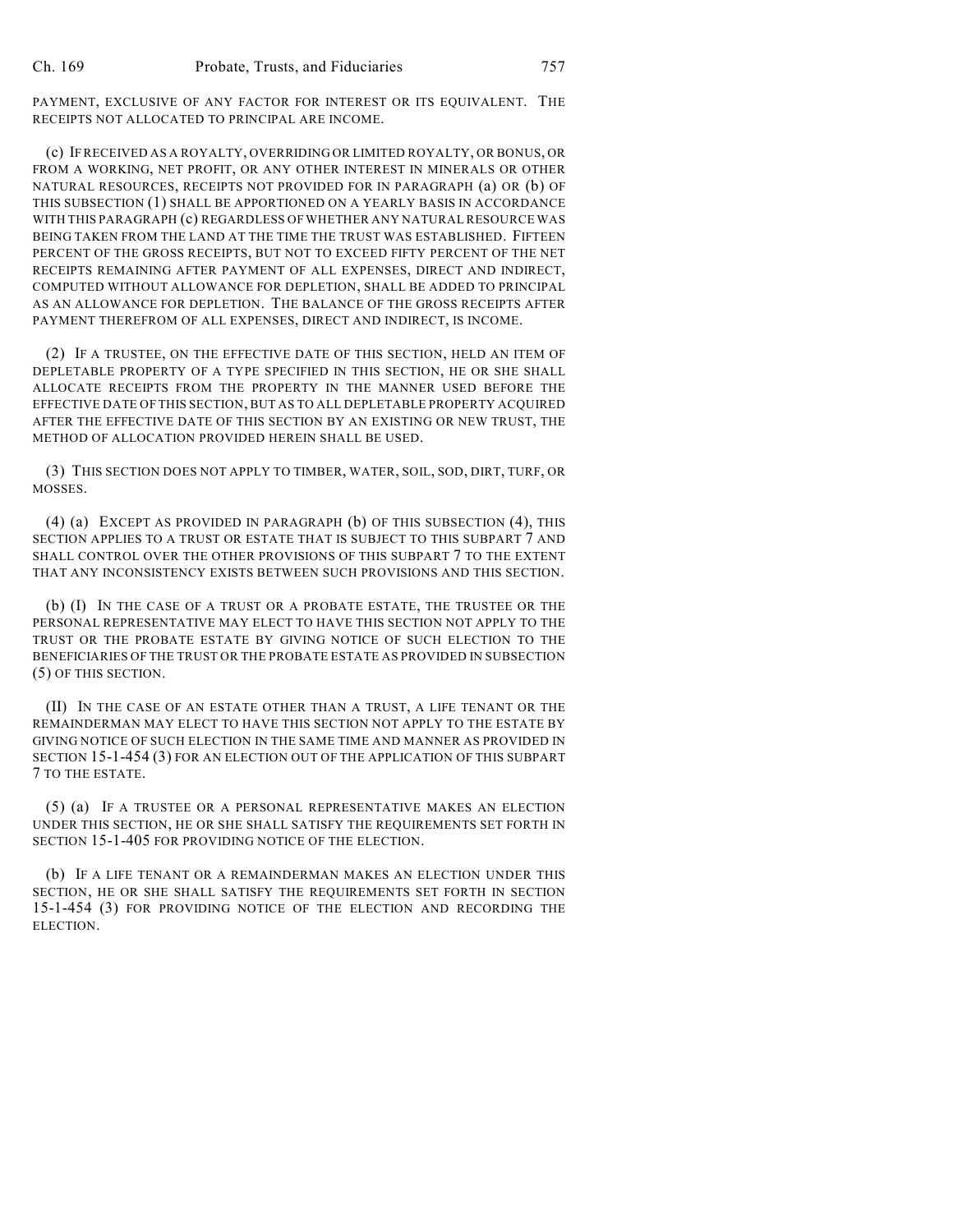**15-1-465. Expenses - trust estates.** (1) ALL ORDINARY EXPENSES INCURRED IN CONNECTION WITH THE TRUST ESTATE OR WITH ITS ADMINISTRATION AND MANAGEMENT, INCLUDING REGULARLY RECURRING TAXES ASSESSED AGAINST ANY PORTION OF THE PRINCIPAL, WATER RATES, PREMIUMS ON INSURANCE TAKEN UPON THE ESTATES OF BOTH TENANT AND REMAINDERMAN, INTEREST ON MORTGAGES ON THE PRINCIPAL, ORDINARY REPAIRS, A REASONABLE PORTION, BUT NOT LESS THAN ONE-HALF, OF THE TRUSTEES' COMPENSATION FOR CURRENT MANAGEMENT OF PRINCIPAL AND APPLICATION OF INCOME TO THE USE OF TENANT, COMPENSATION OF ASSISTANTS, AND COURT COSTS AND ATTORNEYS' AND OTHER FEES ON REGULAR ACCOUNTINGS SHALL BE PAID OUT OF INCOME, BUT SUCH EXPENSES WHERE INCURRED IN DISPOSING OF, OR AS CARRYING CHARGES ON, AN UNPRODUCTIVE ESTATE, AS DEFINED IN SECTION 15-1-463, SHALL BE PAID OUT OF PRINCIPAL, SUBJECT TO THE PROVISIONS OF SECTION 15-1-463 (2).

(2) ALL OTHER EXPENSES, INCLUDING TRUSTEES' COMMISSIONS AT TRUST INCEPTION AND TERMINATION AND NOT MORE THAN ONE-HALF OF TRUSTEES' COMPENSATION FOR CURRENT MANAGEMENT OF PRINCIPAL AND APPLICATION OF INCOME TO THE USE OF THE TENANT, COST OF INVESTING OR REINVESTING PRINCIPAL, ATTORNEYS' FEES AND OTHER COSTS INCURRED IN MAINTAINING OR DEFENDING ANY ACTION TO CONSTRUE THE TRUST OR PROTECT IT OR THE PROPERTY OR ASSURE THE TITLE THEREOF, UNLESS DUE TO THE FAULT OR CAUSE OF THE TENANT, AND COSTS OF, OR ASSESSMENTS FOR, IMPROVEMENTS TO PROPERTY FORMING PART OF THE PRINCIPAL, SHALL BE PAID OUT OF PRINCIPAL. ANY TAX LEVIED BY ANY AUTHORITY, FEDERAL, STATE, OR FOREIGN, UPON PROFIT OR GAIN DEFINED AS PRINCIPAL UNDER THE TERMS OF SECTION 15-1-466 (2) SHALL BE PAID OUT OF PRINCIPAL, NOTWITHSTANDING THAT SAID TAX MAY BE DENOMINATED A TAX UPON INCOME BY THE TAXING AUTHORITY.

(3) EXPENSES PAID OUT OF INCOME ACCORDING TO SUBSECTION (1) OF THIS SECTION THAT REPRESENT REGULARLY RECURRING CHARGES SHALL BE CONSIDERED TO HAVE ACCRUED FROM DAY TO DAY AND SHALL BE APPORTIONED ON THAT BASIS WHENEVER THE RIGHT OF THE TENANT BEGINS OR ENDS AT SOME DATE OTHER THAN THE PAYMENT DATE OF THE EXPENSES. IF THE EXPENSES TO BE PAID OUT OF INCOME ARE OF AN UNUSUAL AMOUNT, THE TRUSTEE MAY DISTRIBUTE THEM THROUGHOUT AN ENTIRE YEAR OR PART THEREOF OR THROUGHOUT A SERIES OF YEARS. AFTER SUCH DISTRIBUTION, IF THE RIGHT OF THE TENANT ENDS DURING THE PERIOD, THE EXPENSES SHALL BE APPORTIONED BETWEEN TENANT AND REMAINDERMAN ON THE BASIS OF SUCH DISTRIBUTION.

(4) IF THE COSTS OF, OR SPECIAL TAXES OR ASSESSMENTS FOR, AN IMPROVEMENT REPRESENTING AN ADDITION OF VALUE TO PROPERTY HELD BY THE TRUSTEE AS PART OF PRINCIPAL ARE PAID OUT OF PRINCIPAL, AS PROVIDED IN SUBSECTION (2) OF THIS SECTION, THE TRUSTEE SHALL RESERVE OUT OF INCOME AND ADD TO THE PRINCIPAL EACH YEAR A SUM EQUAL TO THE COST OF THE IMPROVEMENT DIVIDED BY THE NUMBER OF YEARS OF THE REASONABLY EXPECTED DURATION OF THE IMPROVEMENT.

**15-1-466. Expenses - nontrust estates.** (1) THE PROVISIONS OF SECTION 15-1-465, SO FAR AS APPLICABLE AND EXCEPTING THOSE PROVISIONS CONCERNING COSTS OF, OR SPECIAL TAXES OR ASSESSMENTS FOR, IMPROVEMENTS TO PROPERTY, SHALL GOVERN THE APPORTIONMENT OF EXPENSES BETWEEN TENANTS AND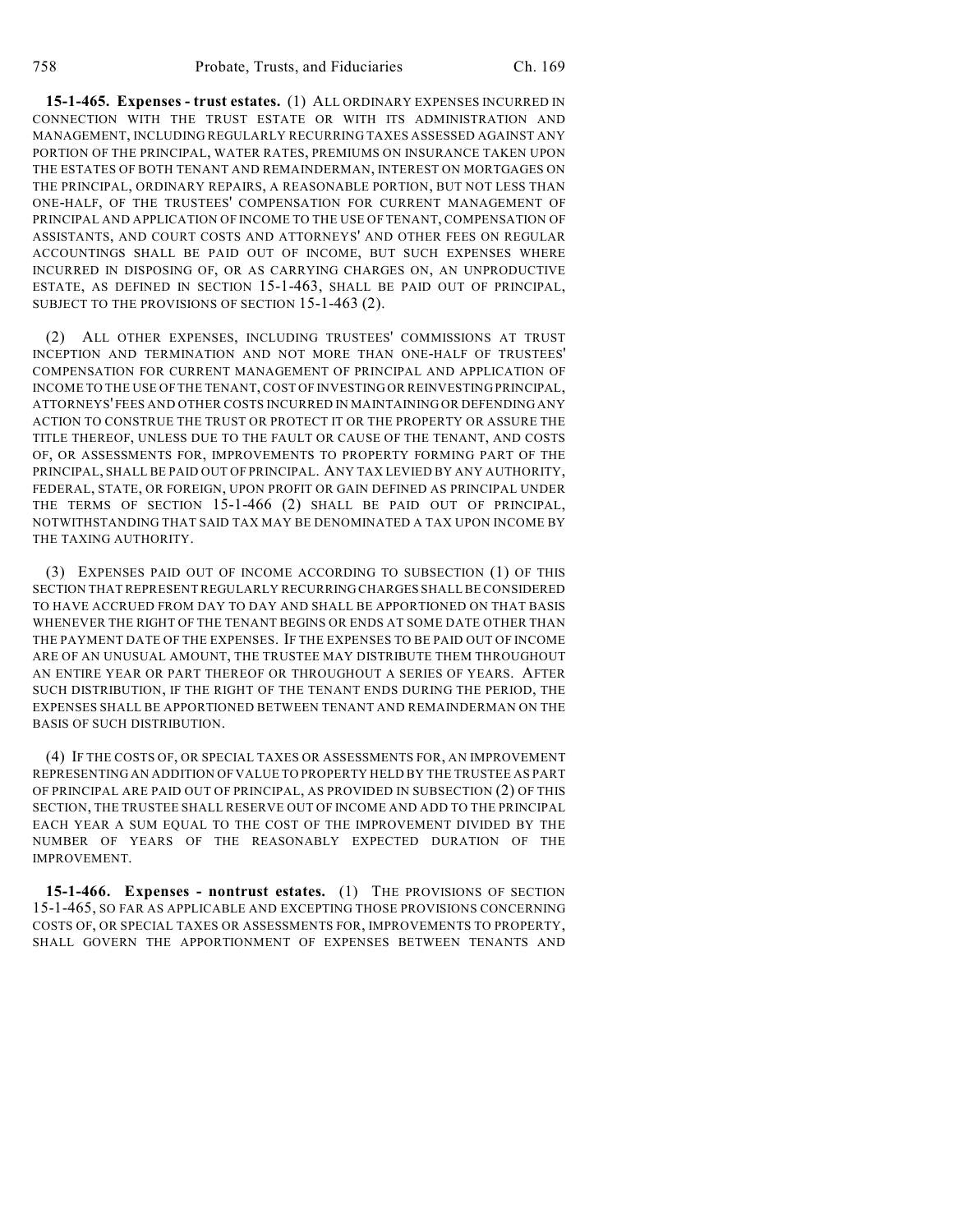REMAINDERMEN WHERE NO TRUST HAS BEEN CREATED; EXCEPT THAT SUCH APPORTIONMENT SHALL BE SUBJECT TO ANY LEGAL AGREEMENT OF THE PARTIES OR ANY SPECIFIC DIRECTION OF THE TAXING OR OTHER STATUTES. IF EITHER TENANT OR REMAINDERMAN HAS INCURRED AN EXPENSE FOR THE BENEFIT OF HIS OR HER OWN ESTATE AND WITHOUT THE CONSENT OR AGREEMENT OF THE OTHER, HE OR SHE SHALL PAY SUCH EXPENSE IN FULL.

(2) SUBJECT TO THE EXCEPTIONS DESCRIBED IN SUBSECTION (1) OF THIS SECTION, THE COST OF, OR SPECIAL TAXES OR ASSESSMENTS FOR, AN IMPROVEMENT REPRESENTING AN ADDITION OF VALUE TO PROPERTY FORMING PART OF THE PRINCIPAL SHALL BE PAID BY THE TENANT, IF SUCH IMPROVEMENT CANNOT REASONABLY BE EXPECTED TO OUTLAST THE ESTATE OF THE TENANT. IN ALL OTHER CASES, A PORTION THEREOF ONLY SHALL BE PAID BY THE TENANT, WHILE THE REMAINDER SHALL BE PAID BY THE REMAINDERMAN. SUCH PORTION SHALL BE ASCERTAINED BY TAKING THAT PERCENTAGE OF THE TOTAL THAT IS FOUND BY DIVIDING THE PRESENT VALUE OF THE TENANT'S ESTATE BY THE PRESENT VALUE OF AN ESTATE OF THE SAME FORM AS THAT OF THE TENANT; EXCEPT THAT, IT IS LIMITED FOR A PERIOD CORRESPONDING TO THE REASONABLY EXPECTED DURATION OF THE IMPROVEMENT. THE COMPUTATION OF PRESENT VALUES OF THE ESTATES SHALL BE MADE ON THE EXPECTANCY BASIS SET FORTH IN THE AMERICAN EXPERIENCE TABLES OF MORTALITY, AND NO OTHER EVIDENCE OF DURATION OR EXPECTANCY SHALL BE CONSIDERED.

**15-1-467. Disposition of net probate income.** (1) SUBJECT TO THE PROVISIONS OF SECTION 15-1-455, AN EXECUTOR SHALL, AT THE TIME OF DISTRIBUTION, PAY OVER TO THE TRUSTEE OF ANY TRUST, OR TO ANY OTHER LEGATEE TO WHOM SPECIFIC PROPERTY OTHER THAN MONEY IS BEQUEATHED OR DEVISED, THE NET PROBATE INCOME OF SUCH PROPERTY AND SHALL PAY OVER ALL OTHER NET PROBATE INCOME TO:

(a) THE TRUSTEE OF ANY TRUST CREATED OUT OF RESIDUE OR TO WHICH ANY PORTION OF RESIDUE IS ADDED;

(b) ANY LEGATEE FOR LIFE OR YEARS OF ANY PORTION OF THE RESIDUE;

(c) ANY LEGATEE OF A PRESENT, LEGAL, POSSESSORY INTEREST IN ANY PORTION OF THE RESIDUE; AND

(d) ANY TRUSTEE OF A SUM OF MONEY UNDER A TRUST CREATED OR ADDED TO BY THE WILL BUT NOT PAYABLE OUT OF THE RESIDUE, IN PRO RATA SHARES, IN ACCORDANCE WITH THE RESPECTIVE VALUES OF THE PROPERTY BEQUEATHED OR DEVISED OUTRIGHT OR IN TRUST. THE VALUES SHALL BE THOSE FINALLY DETERMINED FOR FEDERAL ESTATE TAX PURPOSES, OR, IF NO SUCH DETERMINATION IS MADE, THE VALUES SHALL BE THOSE AT DATE OF DEATH AS DETERMINED BY THE EXECUTOR. NOTHING IN THIS SUBSECTION (1) SHALL PREVENT A COURT FROM ORDERING DISTRIBUTION OF ANY NET PROBATE INCOME DIRECTLY TO THE BENEFICIARY OF A TRUST.

(2) IF AN EXECUTOR MAKES A PARTIAL DISTRIBUTION OF PROPERTY TO ANY LEGATEE OR TRUSTEE, THE RECIPIENT OF SUCH PARTIAL DISTRIBUTION SHALL SHARE IN THE NET PROBATE INCOME COLLECTED TO THE DATE OF DISTRIBUTION, BUT HIS OR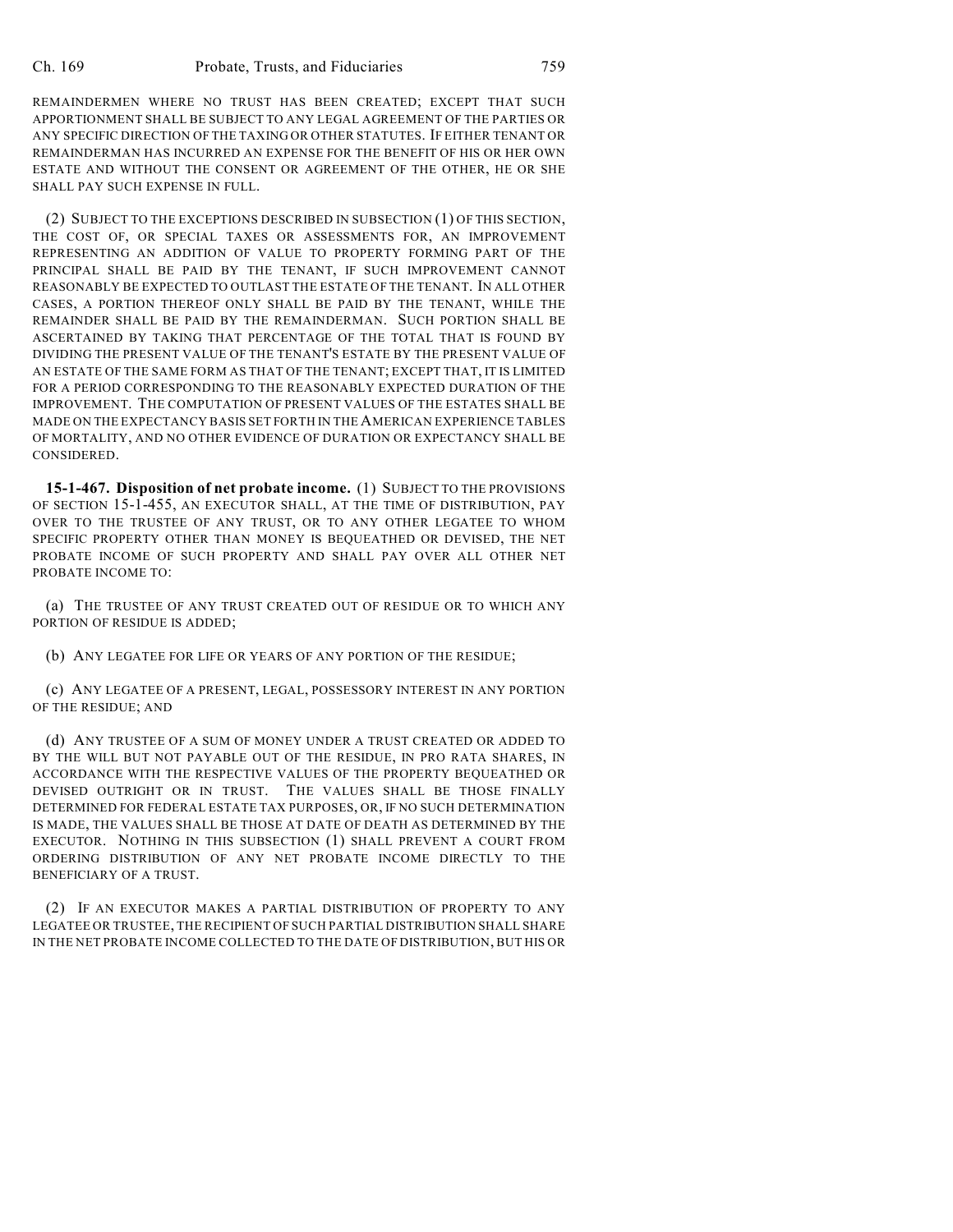HER SHARE IN THE NET PROBATE INCOME LATER COLLECTED BY THE EXECUTOR SHALL BE REDUCED ACCORDINGLY.

(3) THE AMOUNT OF ANY NET PROBATE INCOME DISTRIBUTED BY THE EXECUTOR TO EACH TRUSTEE OR OTHER DISTRIBUTEE SHALL BE STATED IN ANY ORDER OF DISTRIBUTION.

(4) A TRUSTEE WHO RECEIVES NET PROBATE INCOME FROM AN EXECUTOR SHALL TREAT IT AS INCOME OF THE TRUST FOR WHICH HE OR SHE IS ACTING.

(5) IF NET PROBATE INCOME, WITH RESPECT TO WHICH INCOME TAXES HAVE BEEN PAID BY THE EXECUTOR, IS DISTRIBUTED, AND ANY OF THE DISTRIBUTEES IS A CHARITABLE OR OTHER TAX-EXEMPT ORGANIZATION, AND A CHARITABLE DEDUCTION WAS ALLOWABLE ON THE INCOME TAX RETURN OF THE EXECUTOR FOR THE TAXABLE YEAR OF THE EXECUTOR IN WHICH THE INCOME WAS RECEIVED OR ACCRUED, SUCH INCOME TAXES PAID BY THE EXECUTOR SHALL BE ALLOCATED AMONG THE DISTRIBUTEES SO THAT THE DIMINUTION IN SUCH TAXES RESULTING FROM THE CHARITABLE DEDUCTION ALLOWABLE TO THE EXECUTOR WILL INURE TO THE BENEFIT OF SUCH CHARITABLE OR EXEMPT ORGANIZATION.

(6) IF NET PROBATE INCOME WITH RESPECT TO WHICH INCOME TAXES HAVE BEEN PAID BY THE EXECUTOR IS DISTRIBUTED AND INCLUDES TAX-EXEMPT OR PARTIALLY TAX-EXEMPT INCOME OR INCOME WITH RESPECT TO WHICH A CREDIT OR SPECIAL DEDUCTION IS ALLOWABLE AND THE WILL REQUIRES SUCH TAX-EXEMPT OR PARTIALLY TAX-EXEMPT INCOME OR INCOME WITH RESPECT TO WHICH A CREDIT OR SPECIAL DEDUCTION IS ALLOWABLE TO BE DISTRIBUTED OTHER THAN PROPORTIONATELY TO THE DISTRIBUTEES OF NET PROBATE INCOME, SUCH INCOME TAXES SHALL BE ALLOCATED AMONG THE DISTRIBUTEES SO THAT THE BENEFIT OF SUCH TAX EXEMPTION, PARTIAL TAX EXEMPTION, CREDIT, OR SPECIAL DEDUCTION WILL INURE TO THE BENEFIT OF THE DISTRIBUTEE OF SUCH TAX-EXEMPT OR PARTIALLY TAX-EXEMPT INCOME OR OF THE INCOME WITH RESPECT TO WHICH A CREDIT OR SPECIAL DEDUCTION IS ALLOWABLE.

(7) IF A TRUST, WHETHER INTER VIVOS OR TESTAMENTARY, CONTAINS PROVISIONS WHEREBY, ON THE HAPPENING OR THE FAILURE TO HAPPEN OF AN EVENT, A GIFT IS MADE OF MONEY IN TRUST, OR OF SPECIFIC PROPERTY OTHER THAN MONEY, IN TRUST OR OUTRIGHT, OR OF ANY PORTION OF THE RESIDUE OF SUCH TRUST IN FURTHER TRUST, OR FOR LIFE OR YEARS, THE INCOME OF SUCH TRUST FOR THE PERIOD FOLLOWING THE HAPPENING OR FAILURE TO HAPPEN OF SUCH EVENT SHALL BE DISPOSED OF BY THE TRUSTEE THEREOF IN THE MANNER, SO FAR AS APPLICABLE, THAT WOULD PREVAIL IF THE TRUSTEE OF SUCH TRUST WERE AN EXECUTOR ACTING UNDER THE PROVISIONS OF THIS SECTION.

(8) THIS SECTION SHALL BE EFFECTIVE WITH RESPECT TO WILLS THE TESTATORS OF WHICH DIE ON OR AFTER APRIL 18, 1961, TO REVOCABLE INTER VIVOS TRUSTS THE SETTLORS OF WHICH DIE AFTER SAID DATE, AND TO IRREVOCABLE INTER VIVOS TRUSTS WHICH ARE CREATED AFTER SAID DATE.

**SECTION 15.** 15-10-111 (1) (b) and (2) (b), Colorado Revised Statutes, are amended to read: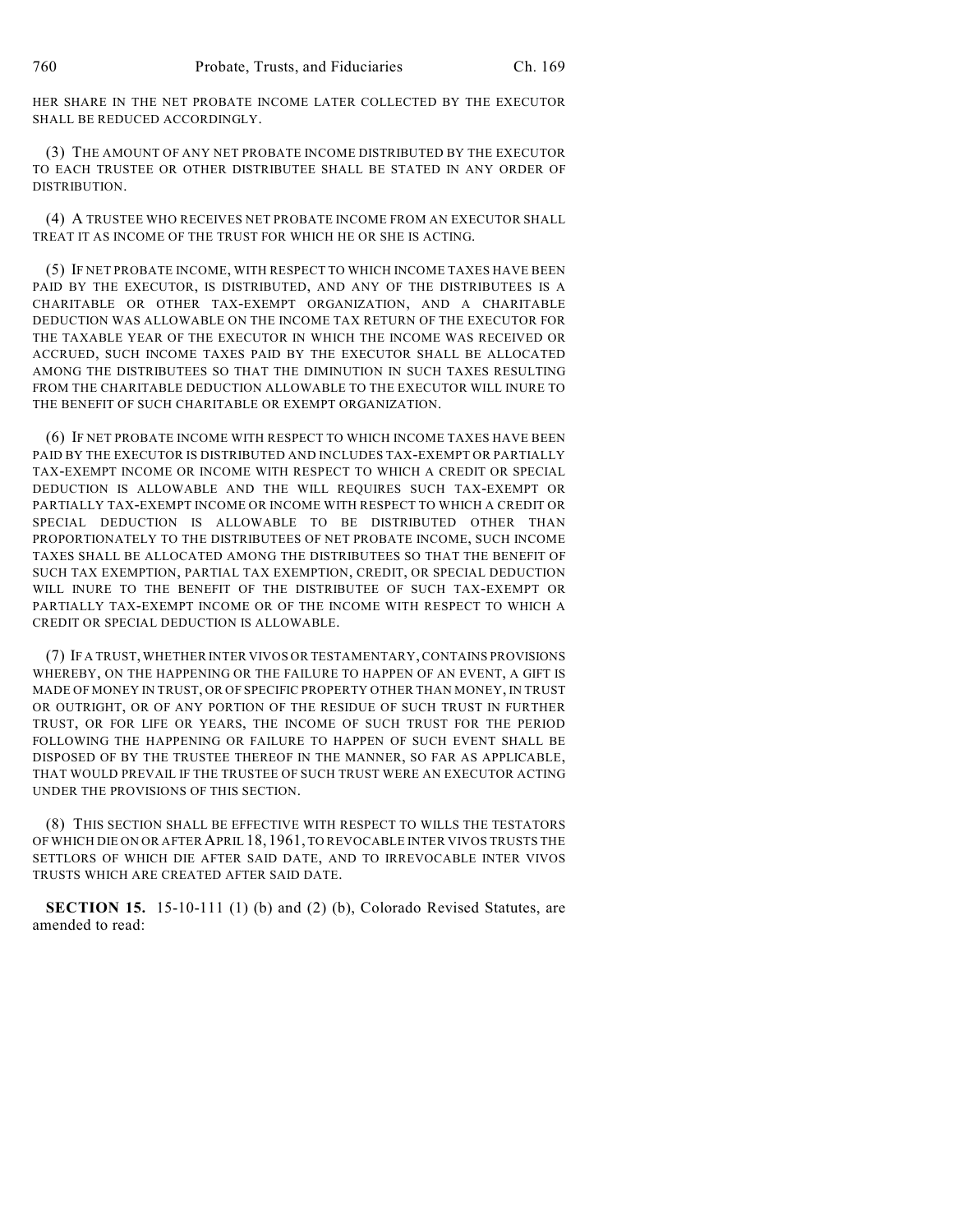**15-10-111. Entry into safe deposit box of decedent - definitions.** (1) (b) If a person described in subparagraph (I) or (II) of paragraph (a) of this subsection (1) desires access to a safe deposit box but does not possess a key to the box, the custodian shall drill the safe deposit box at the person's expense. The custodian shall retain, in a secure location at the person's expense, the contents of the box other than the purported will, deed to a burial plot, or burial instructions. The expenses IN THE CASE OF A PERSON DESCRIBED IN SUBPARAGRAPH (I) OF PARAGRAPH (a) OF THIS SUBSECTION (1), THE CUSTODIAN SHALL DELIVER THE CONTENTS OF THE BOX, OTHER THAN A PURPORTED WILL, DEED TO A BURIAL PLOT, AND BURIAL INSTRUCTIONS, TO THE PERSON IN ACCORDANCE WITH SECTION 15-12-1201. IN THE CASE OF A PERSON DESCRIBED IN SUBPARAGRAPH (II) OF PARAGRAPH (a) OF THIS SUBSECTION (1), THE CUSTODIAN SHALL RETAIN, IN A SECURE LOCATION AT THE PERSON'S EXPENSE, THE CONTENTS OF THE BOX OTHER THAN A PURPORTED WILL, DEED TO A BURIAL PLOT, AND BURIAL INSTRUCTIONS. A CUSTODIAN SHALL DELIVER A PURPORTED WILL AS DESCRIBED IN PARAGRAPH (c) OF SUBSECTION (2) OF THIS SECTION. A DEED TO A BURIAL PLOT AND BURIAL INSTRUCTIONS THAT ARE NOT PART OF A PURPORTED WILL MAY BE REMOVED BY A PERSON DESCRIBED IN SUBPARAGRAPH (I) OF PARAGRAPH (a) OF SUBSECTION (1) OF THIS SECTION PURSUANT TO PARAGRAPH (d) OF SUBSECTION (2) OF THIS SECTION, AND THE CUSTODIAN SHALL NOT PREVENT THE REMOVAL. EXPENSES INCURRED BY A CUSTODIAN PURSUANT TO THIS SECTION shall be considered an estate administration expense.

(2) (b) The representative of the custodian may copy the purported will at the expense of the person or persons authorized to have access to the safe deposit box under the provisions of subsection (1) of this section and may deliver the copy of the purported will to the person or to the person's agent or attorney. In copying the purported will, the representative of the custodian shall not remove any staples or other fastening devices or disassemble the purported will in any way. AT THE REQUEST OF THE PERSON OR PERSONS AUTHORIZED TO HAVE ACCESS TO THE SAFE DEPOSIT BOX UNDER THE PROVISIONS OF SUBSECTION (1) OF THIS SECTION, THE REPRESENTATIVE OF THE CUSTODIAN SHALL COPY EACH PURPORTED WILL OF THE DECEDENT, AT THE EXPENSE OF THE REQUESTING PERSON, AND SHALL DELIVER THE COPY OF EACH PURPORTED WILL TO THE PERSON, OR IF DIRECTED BY THE PERSON, TO THE PERSON'S AGENT OR ATTORNEY. IN COPYING ANY PURPORTED WILL, THE REPRESENTATIVE OF THE CUSTODIAN SHALL NOT REMOVE ANY STAPLES OR OTHER FASTENING DEVICES OR DISASSEMBLE THE PURPORTED WILL IN ANY WAY.

**SECTION 16.** 15-10-403 (5), Colorado Revised Statutes, is amended to read:

**15-10-403. Pleadings - when parties bound by others - notice.** (5) At any point in a proceeding, a court may appoint a guardian ad litem to represent the interest of a minor, an incapacitated, PROTECTED, unborn, or unascertained person, or a person whose identity or address is unknown, if the court determines that a need for such representation appears. If not precluded by conflict of interests, a guardian ad litem may be appointed to represent several persons or interests. The court shall set out its reasons for appointing a guardian ad litem as a part of the record of the proceeding.

**SECTION 17.** 15-12-709, Colorado Revised Statutes, is amended to read: